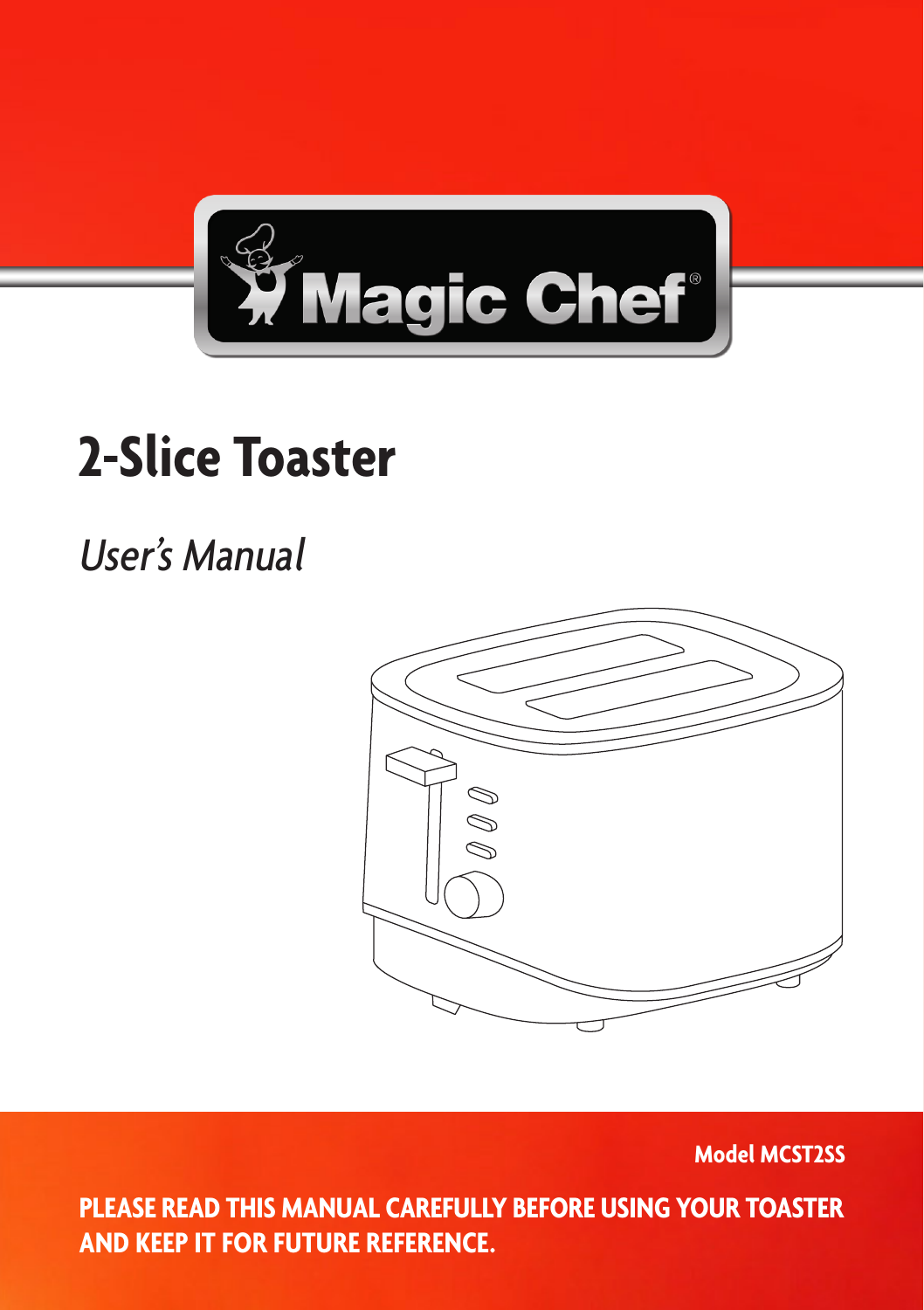

### **PRODUCT REGISTRATION**

Thank you for purchasing a Magic Chef® product. The first step to protect your new product is to complete the product registration on our website: www.mcappliance.com/register. The benefits of registering your product include the following:

- 1. Registering your product will allow us to contact you regarding a safety notification or product update.
- 2. Registering your product will allow for more efficient warranty service processing when warranty service is required.
- 3. Registering your product could act as your proof of purchase in the event of insurance loss.

Once again, thank you for purchasing a Magic Chef product.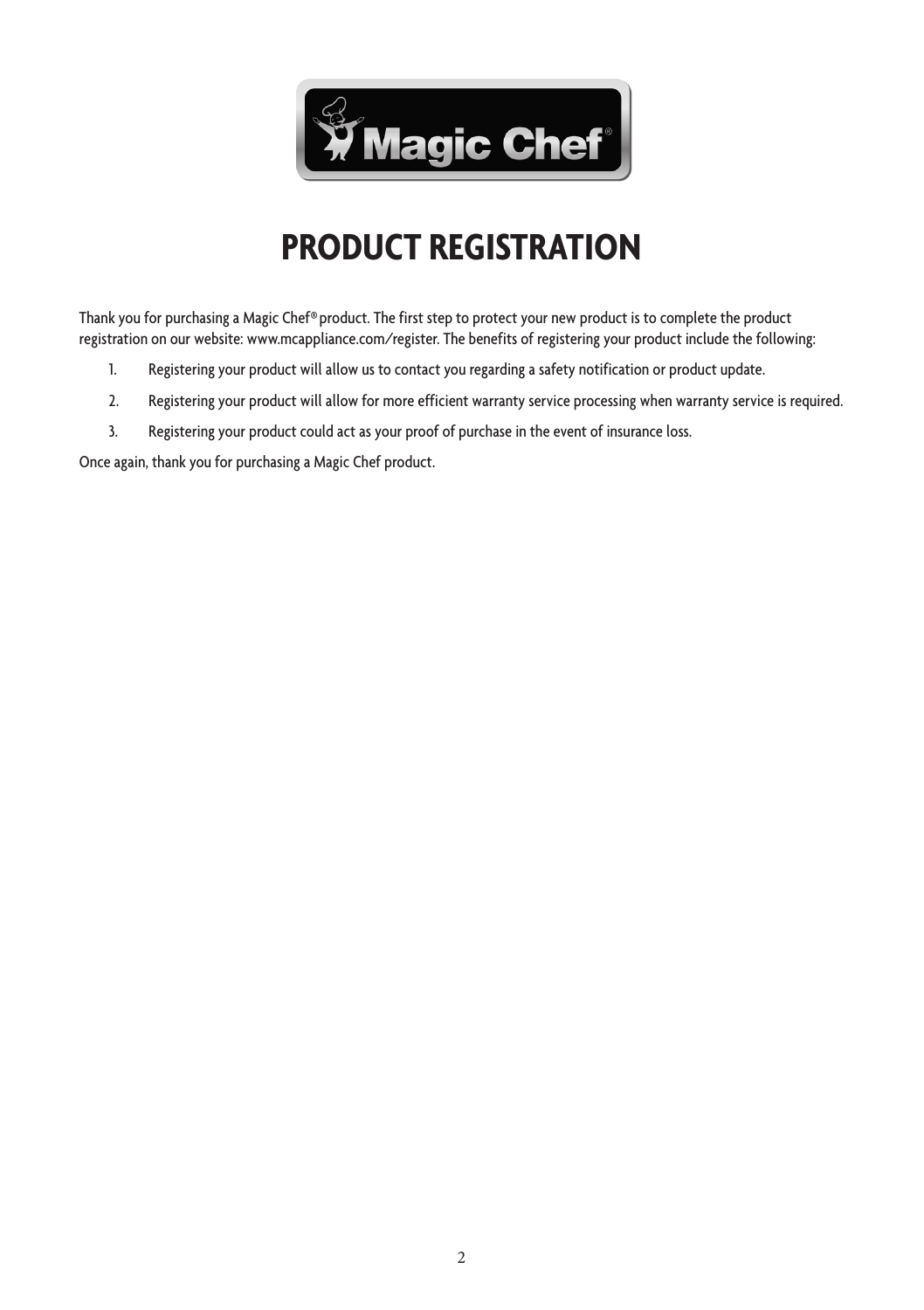## **CONTENTS**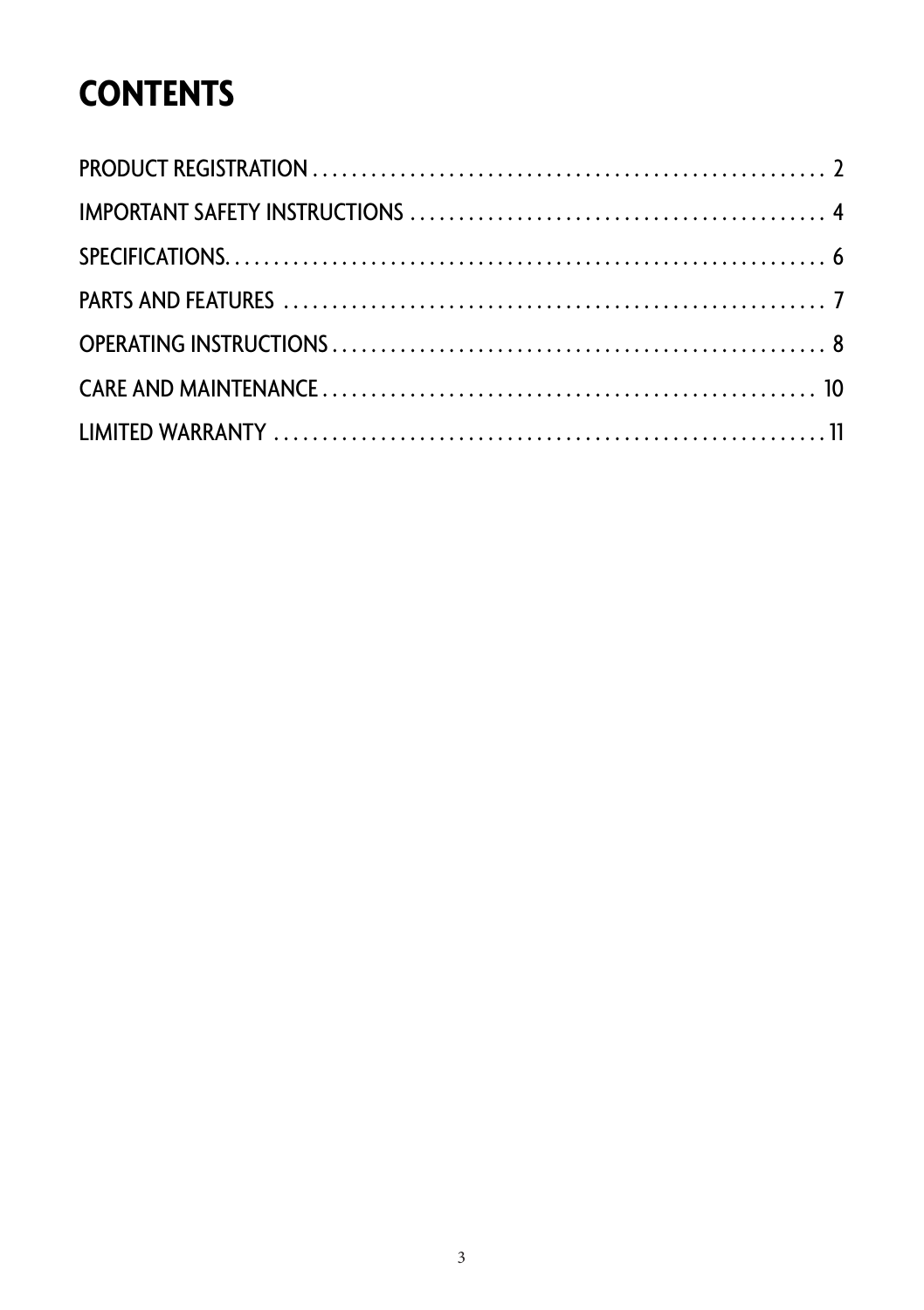## **IMPORTANT SAFETY INSTRUCTIONS**

This manual contains Safety Instructions, Installation and Operating Instructions, and Troubleshooting Tips. Please carefully read this manual before using your toaster for instructions on how to use and maintain the product properly. Be sure to follow the safety instructions to avoid injury or damage to the product.

Keep this manual. When passing on/selling the device to a third party, the manual must be handed over along with the device.

Before calling for service, please make sure unit is installed and being used correctly, and read the troubleshooting section.

**WARNING**: When using your appliance, follow the precautions listed below:

**NOTE**: Specifications may change at any time without notice.

- 1. Read all instructions before using.
- 2. This appliance is for household use only.
- 3. This appliance should not be operated by anyone that is not able to follow proper safety procedures or does not have experience with this type of equipment, unless under close supervision.
- 4. Keep the appliance and its cord out of the reach of children.
- 5. DO NOT let the cord hang over edge of table or counter. ALWAYS keep cord away from hot surfaces or items.
- 6. DO NOT operate the appliance if it has a damaged cord or plug, or if it is damaged or malfunctions in any way.
- 7. This appliance is for cooking only.
- 8. DO NOT operate the unit or handle the plug with wet hands.
- 9. **CAUTION**: When in use, metal surfaces of the toaster may become very hot. Use caution when handling.
- 10. ALWAYS place unit on stable, heat resistant surface. DO NOT use on carpet, vinyl, cloth, etc.
- 11. DO NOT use near or below curtains or other combustible materials.
- 12. DO NOT place the appliance directly against a wall.
- 13. DO NOT operate this appliance for more than one hour without allowing it to cool down.
- 14. This appliance is not intended to be operated by means of an external timer or separate remote-control system.
- 15. The toaster is intended for indoor use only. DO NOT use outdoors.
- 16. ALWAYS unplug the toaster from electrical outlet and allow it to cool before cleaning.
- 17. DO NOT immerse any part of this appliance in water or any other liquid.
- 18. Wipe the exterior with a clean, damp cloth and remove the crumb tray for cleaning. DO NOT touch internal heating elements during cleaning and maintenance.
- 19. **WARNING**: If toasting bread slices less than 3-1/2" (85mm) in height, use caution when removing from the toaster and be aware that interior parts, as well as hot metal exterior surfaces, have the potential risk of burning.
- 20. **CAUTION**: When toasting pastries, the filling may be very hot even before the surface toasts.
- 21. **CAUTION**: DO NOT modify, dissemble, or attempt repair the unit. There are no user serviceable parts.
- 22. The use of accessory attachments not recommended by the appliance manufacturer may cause injuries.
- 23. DO NOT place on or near a hot gas or electric burner, or in a heated oven.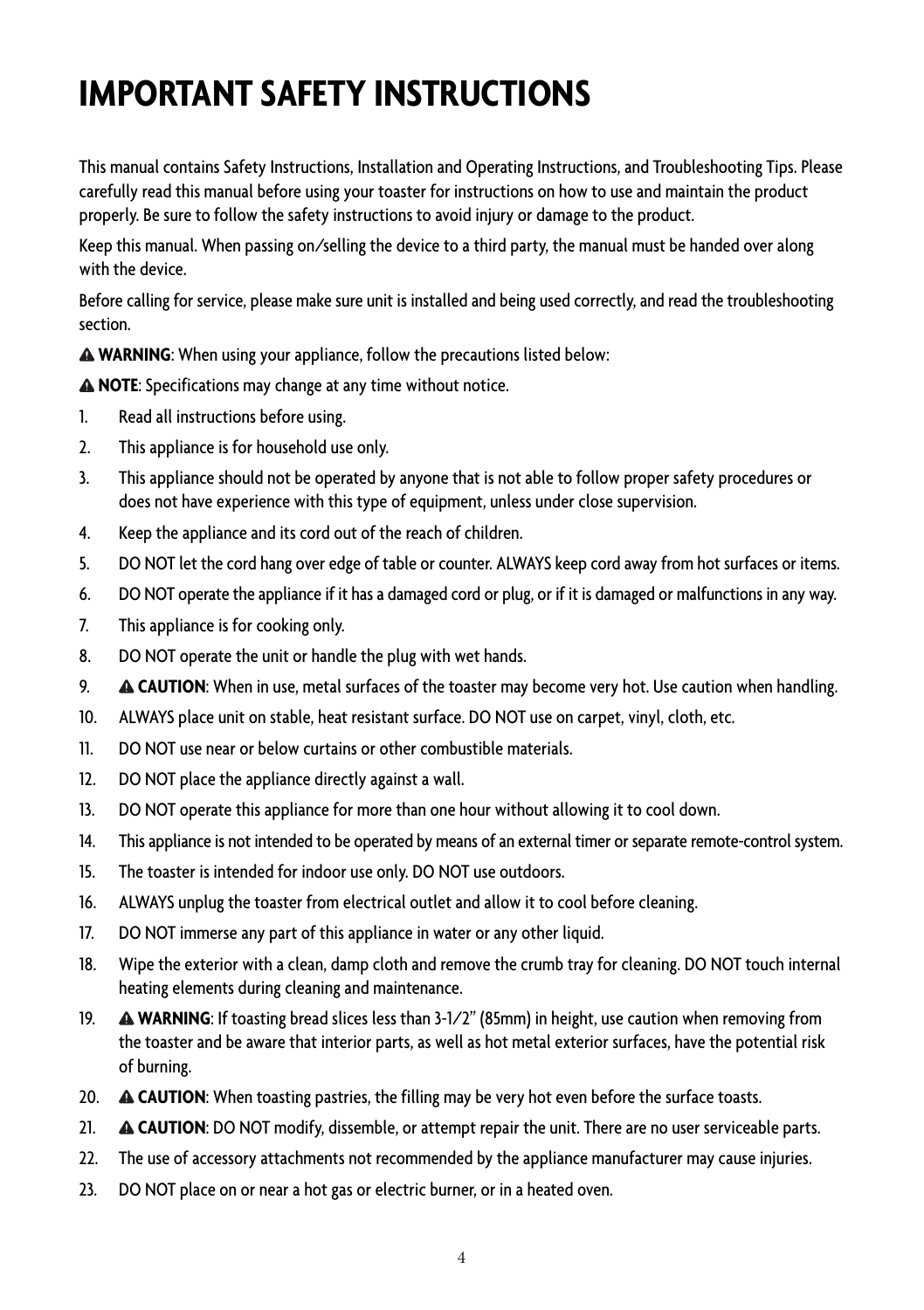- 24. To disconnect, turn any control to "off" then remove plug from wall outlet.
- 25. DO NOT insert oversized food, foil packages, or utensils in the toaster to prevent the risk of fire or electric shock.
- 26. A fire may occur if toaster is covered or touching flammable material, including curtains, draperies, walls, or similar items when in operation.
- 27. DO NOT attempt to dislodge food when toaster is plugged in.
- 28. DO NOT leave the appliance unattended while it is in use.
- 29. When heating toaster pastries, always use the lightest toast color setting.
- 30. This appliance has a polarized plug (one blade is wider than the other). To reduce the risk of electric shock, this plug is intended to fit into a polarized outlet only one way. If the plug does not fit fully into the outlet, reverse the plug. If it still does not fit, contact a qualified electrician. Do not attempt to modify the plug in any way.

**NOTE**: A short power-supply cord is provided to reduce the risks resulting from becoming entangled in or tripping over a longer cord. Extension cords are available and may be used if care is exercised in their use. The marked electrical rating of the extension cord should be at least as great as the electrical rating of the appliance. The longer cord should be arranged so that it will not drape over the countertop or table top where it can be pulled on by children or tripped over.

# READ AND FOLLOW THIS SAFFTY INFORMATION CARFFULLY SAVE THESE INSTRUCTIONS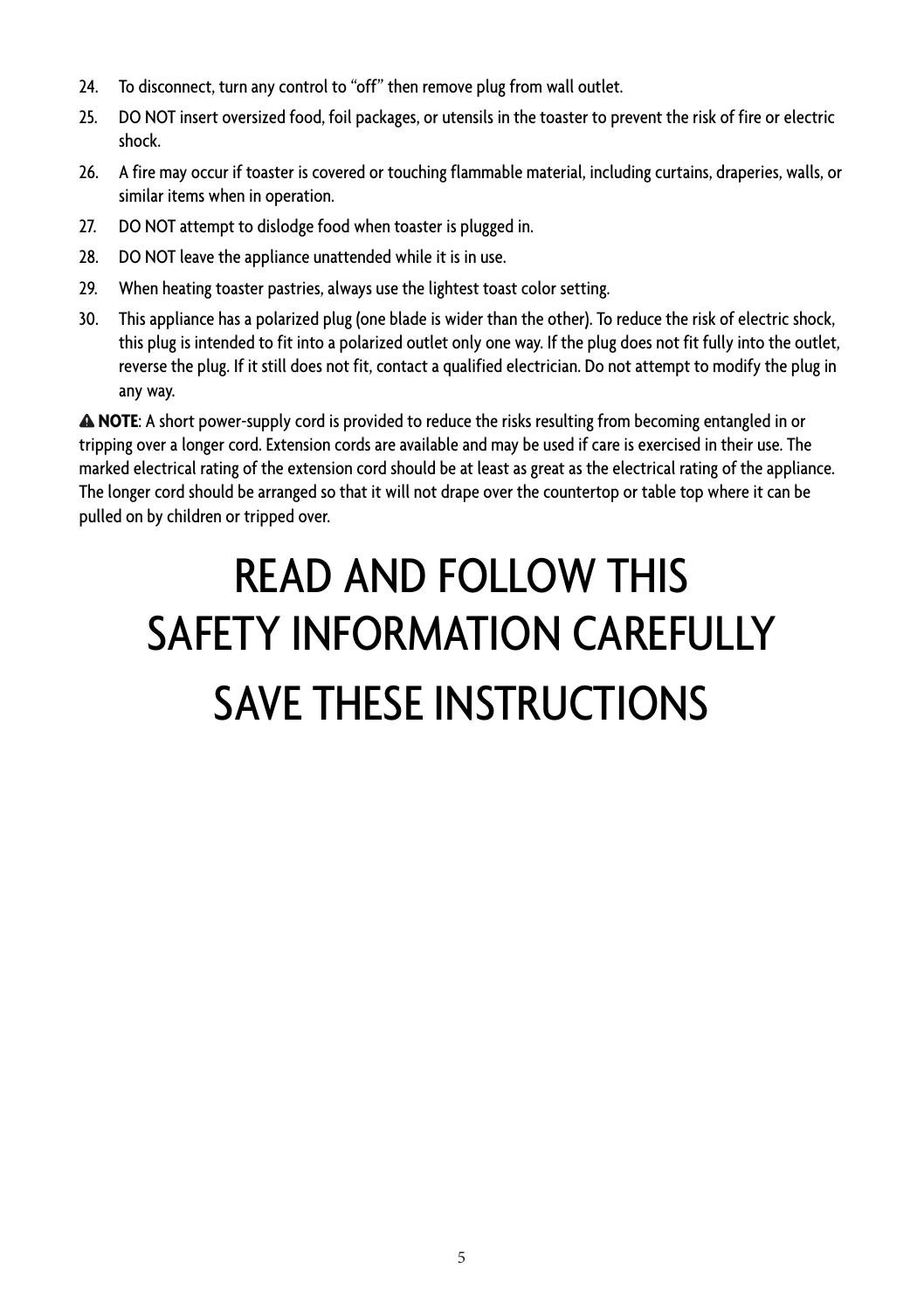## **SPECIFICATIONS**



| Dimensions (W $x$ H $x$ D) | 6.8" x 7.4" x 12.4" (172 mm x 187 mm x 315 mm) |
|----------------------------|------------------------------------------------|
| Capacity                   | 2 Slice                                        |
| Power Supply               | 120V ~ 60Hz                                    |
| <b>Rated Power</b>         | 770 Watts                                      |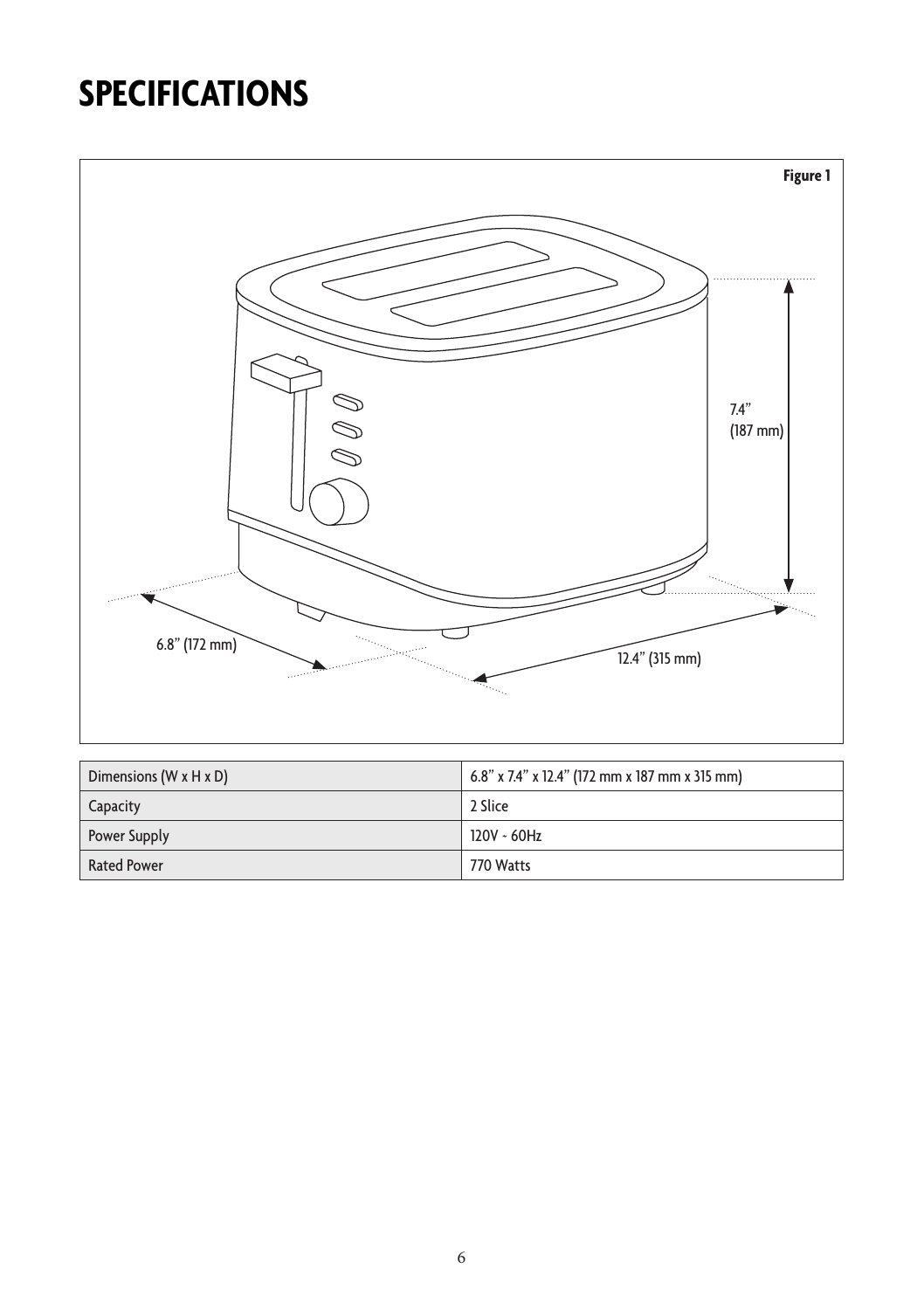### **PARTS AND FEATURES**



- a. Bread Slots: 2 slices of bread can be toasted.
- b. Toaster Lever: Starts the toaster and moves bread carriage to raise or lower slices of bread.
- c. Cancel Button: Stops the toasting process.
- d. Bagel Button: For toasting Bagels
- e. Reheat/Defrost Button:
	- • Reheat: Reheats without browning. Indicator lights red when selected.
	- • Defrost: Defrosts and toasts frozen bread. Indicator lights green when selected.
- f. Light/Dark Selector: Sets desired toast color from light to dark.
- g. Crumb Tray: Tray removes easily to clean crumbs from bottom of toaster.
- h. Cord Storage: Stores excess cord and keeps countertop neat.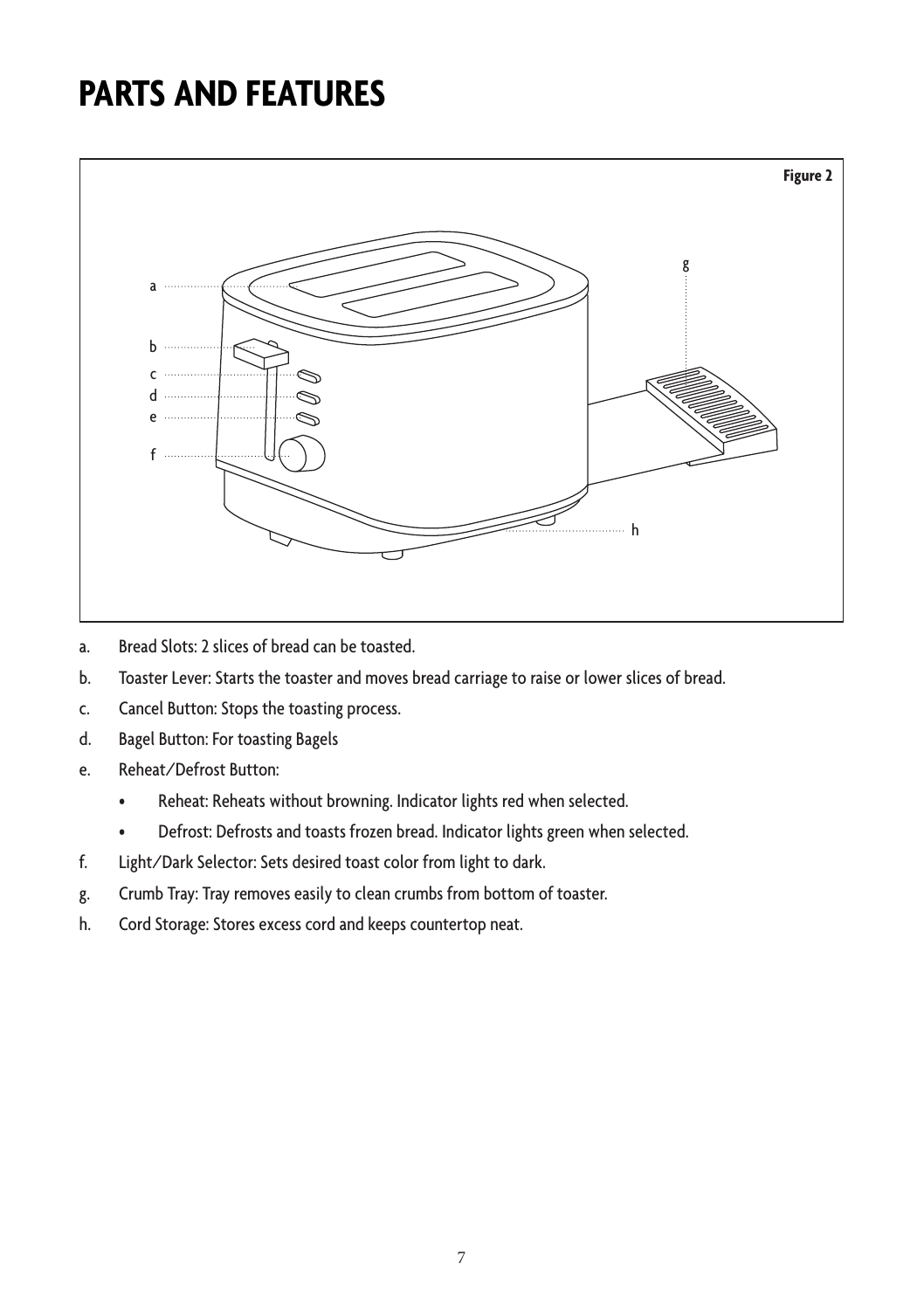## **OPERATING INSTRUCTIONS**

Before using for the first time, remove all packing materials. Ensure that any packaging inside toaster slots is removed.

**NOTE**: Run the toaster empty the first time it is used to allow any dust that may have accumulated on the heating elements to burn off.

- 1. Make sure the crumb tray is in place and the toaster lever is in the UP position.
- 2. Place toaster on a flat, level surface away from the wall.
- 3. Unwind power cord and insert the plug into a properly installed electrical outlet.
- 4. Insert slices of bread.
- 5. Turn the light/dark selector onto desired position from 1 (lightest) to 7 (darkest) on the control knob.
- 6. Push lever down for cooking.
- 7. Unplug the toaster when you are finished using it.

**NOTE**: Press the "CANCEL" to cancel the mode setting.

#### TOASTING NOTES

Toasting is a combination of cooking and drying bread, and moisture levels differ from one type of bread to another, which can vary toasting times.

Preheating is not necessary before using. When using for the first time, DO NOT place any bread into toaster. Some light smoke or a burning smell may come out of the unit, which is normal.

- For drier breads, use a lighter setting than normal.
- For fresh bread or whole wheat, use a darker setting than normal.
- Breads with very uneven surfaces (such as English muffins) will require a darker setting.
- Thicker pieces of bread will take longer to toast, and may require two cycles to toast.
- When toasting raisin or other fruit breads, remove any loose raisins from the surface of the bread before inserting into the toaster. This will help prevent pieces from falling into the toaster or sticking on the metal guard in the slot.
- • If you are toasting a single slice of bread, set the selector lighter than normal. The toaster is designed to heat the entire toasting chamber for two slices, so will toast a single slice faster.
- Frozen breads, waffles, pancakes and French toast should be warmed using the defrost button.

**CAUTION**: When toasting pastries, the filling may be very hot even before the surface toasts.

#### DEFROST/REHEAT BUTTON

The Defrost/Reheat button is designed to first defrost and toast the bread, or reheat it. Press once for Reheat, and again for Defrost.

When defrosting, turn the Light/Dark selector knob to the desired position:

- Setting 1-2: for refrigerated breads and thinner frozen items such as frozen pancakes.
- Setting 3-4: for pastries, frozen waffles and thin French toast.
- Setting 5-7: for thicker frozen items such as hand cut bread and thick French toast.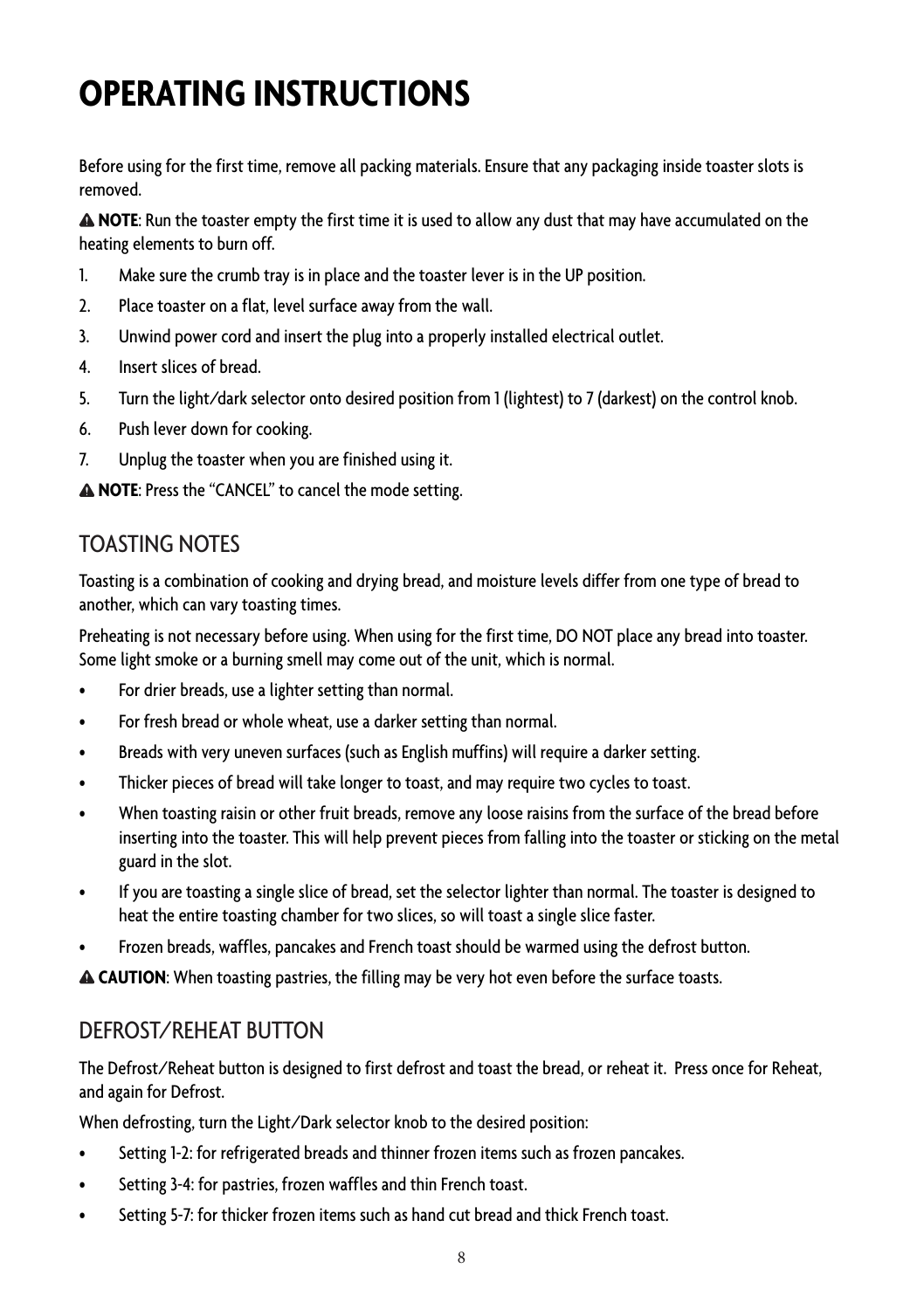#### BAGEL BUTTON

The Bagel button is used for heating bagels, by only heating the outer set of elements.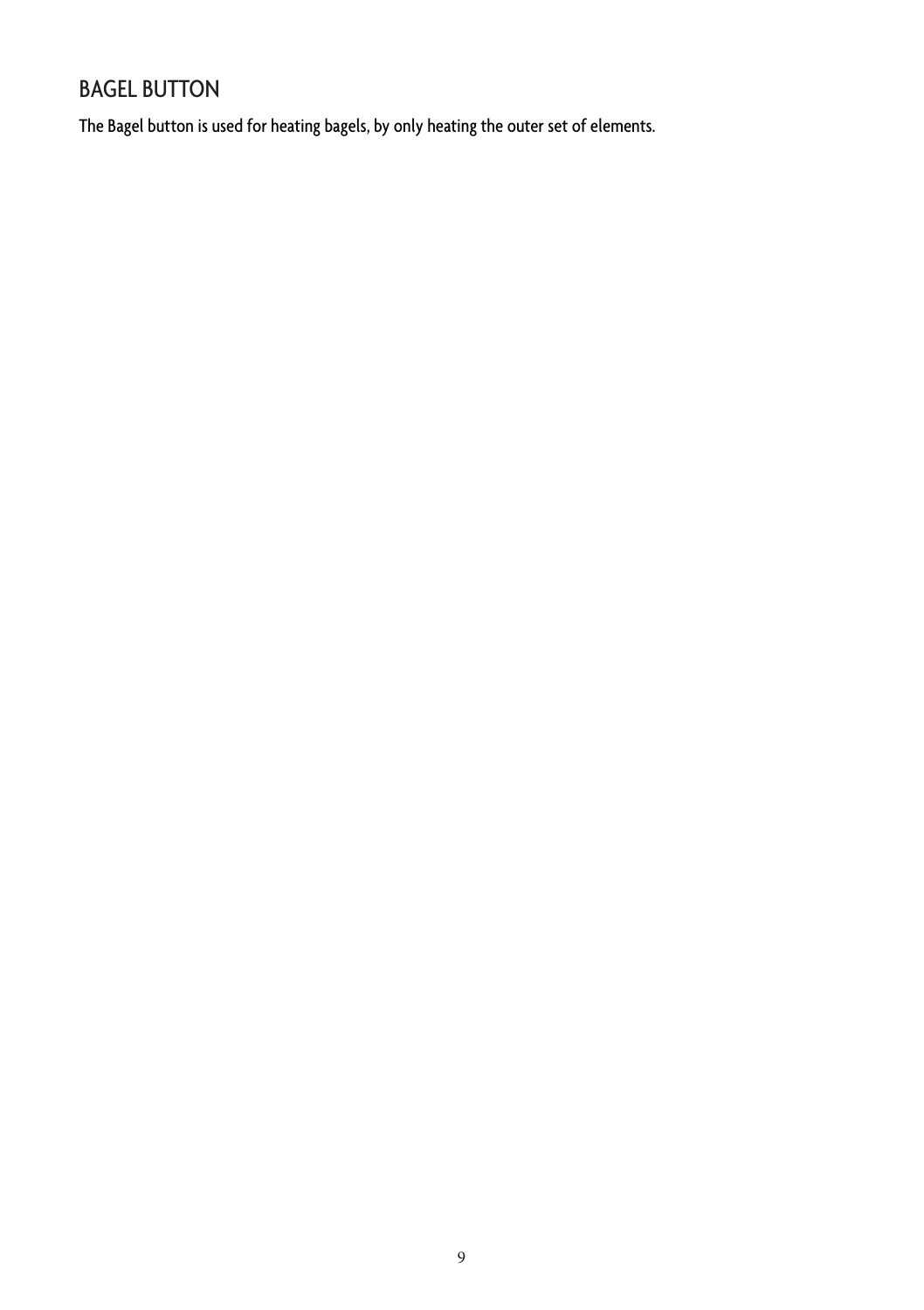## **CARE AND MAINTENANCE**

- 1. ALWAYS unplug the toaster from the electrical outlet and allow it to cool before cleaning.
- 2. DO NOT use abrasive cleansers. Simply wipe the exterior with a clean damp cloth and polish with a soft dry cloth. Apply any cleaners to the cloth, not directly onto the toaster.
- 3. To remove crumbs, pull out the crumb tray and discard crumbs. Wipe the crumb tray clean and then replace it. NEVER operate the toaster without the crumb tray in place.
- 4. To remove any crumbs that remain in the toaster, turn the toaster upside down and shake gently. Never insert anything into the slots as it could damage the toaster and create a safety hazard.
- 5. NEVER wrap the power cord around the outsides of the toaster, use the cord storage cleats on the underside of the toaster.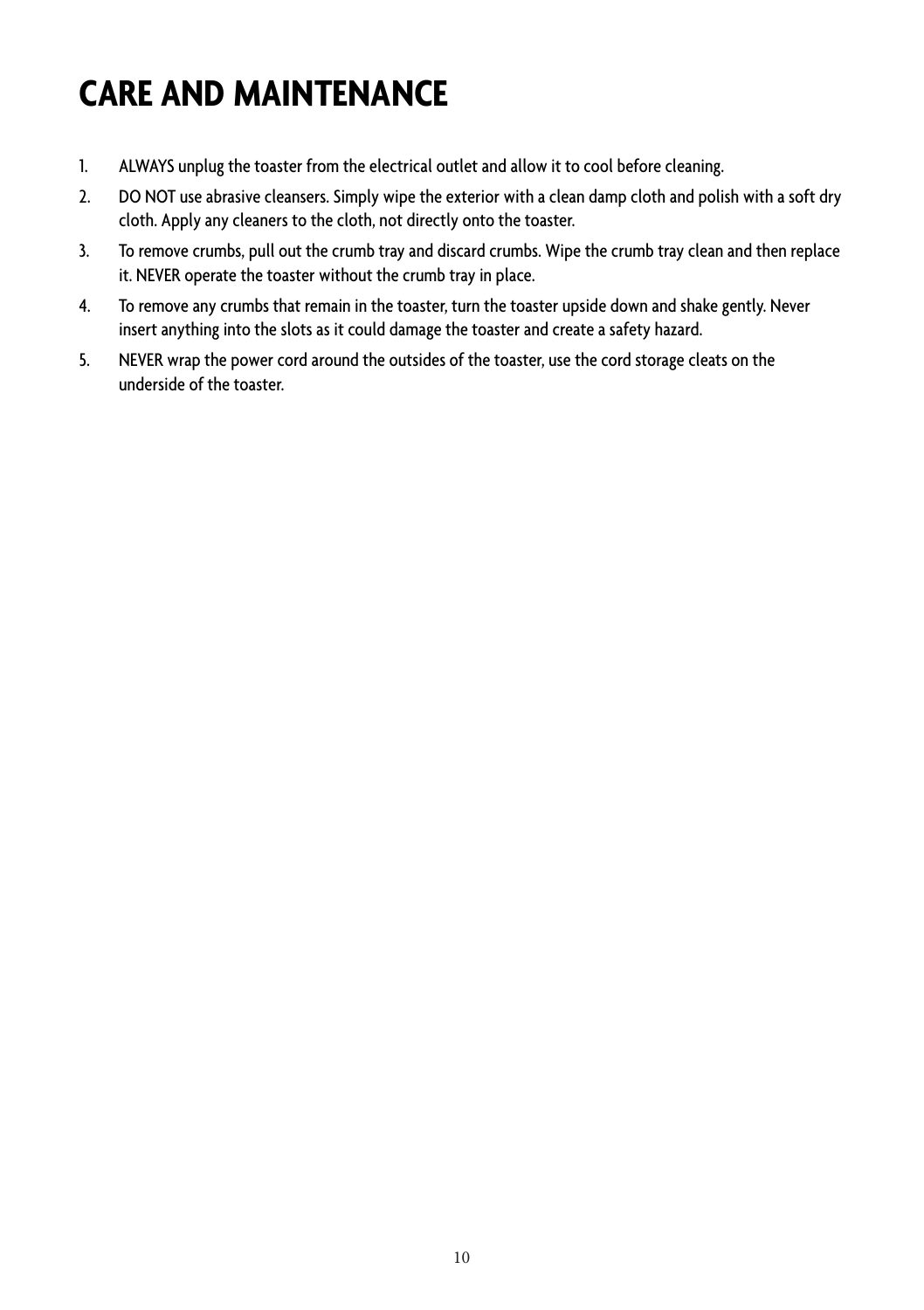

### **LIMITED WARRANTY**

MC Appliance Corporation warrants each new Toaster to be free from defects in material and workmanship, and agrees to remedy any such defect or to furnish a new part(s), at the company's option, for any part(s) of the unit that has failed during the warranty period. Parts and labor expenses are covered on this unit for a period of one year from the date of purchase. A copy of the dated sales receipt/invoice is required to receive warranty service, replacement or refund.

This warranty covers appliances in use within the contiguous United States, Alaska, Hawaii and Puerto Rico. This warranty does not cover the following:

- • Damages due to shipping damage or improper installation.
- Damages due to misuse or abuse.
- Content losses due to failure of the unit.
- Repairs performed by unauthorized service agents.
- Service calls that do not involve defects in material and workmanship such as instructions on proper use of the product or improper installation.
- Replacement or resetting of house fuses or circuit breakers.
- Failure of this product if used for other purposes than its intended purpose.
- Disposal costs for any failed unit not returned to our factory.
- Any delivery/installation costs incurred as the result of a unit that fails to perform as specified.
- Expenses for travel and transportation for product service if your appliance is located in a remote area where service by an authorized service technician is not available.
- The removal and reinstallation of your appliance if it is installed in an inaccessible location or is not installed in accordance with published installation instructions.
- • Refunds for non repairable products are limited to the price paid for the unit per the sales receipt.
- This warranty is non transferable. This warranty applies only to the original purchaser and does not extend to any subsequent owner(s).

#### **Limitations of Remedies and Exclusions:**

Product repair in accordance with the terms herein, is your sole and exclusive remedy under this limited warranty. Any and all implied warranties including merchantability and fitness for a particular purpose are hereby limited to one year or the shortest period allowed by law. MC Appliance Corporation is not liable for incidental or consequential damages and no representative or person is authorized to assume for us any other liability in connection with the sale of this product. Under no circumstances is the consumer permitted to return this unit to the factory without the prior written consent of MC Appliance Corporation.

Some states prohibit the exclusion or limitation of incidental or consequential damages, or limitations on implied warranties. This warranty gives you specific legal rights, and you may also have other rights which vary from state to state.

| Model                | Parts    | Labor    | <b>Type of Service</b> |
|----------------------|----------|----------|------------------------|
| MCST <sub>2</sub> SS | One Year | One Year | Carry In               |

For Service or Assistance please call **888-775-0202** or visit us on the web at **www.mcappliance.com** to request warranty service or order parts.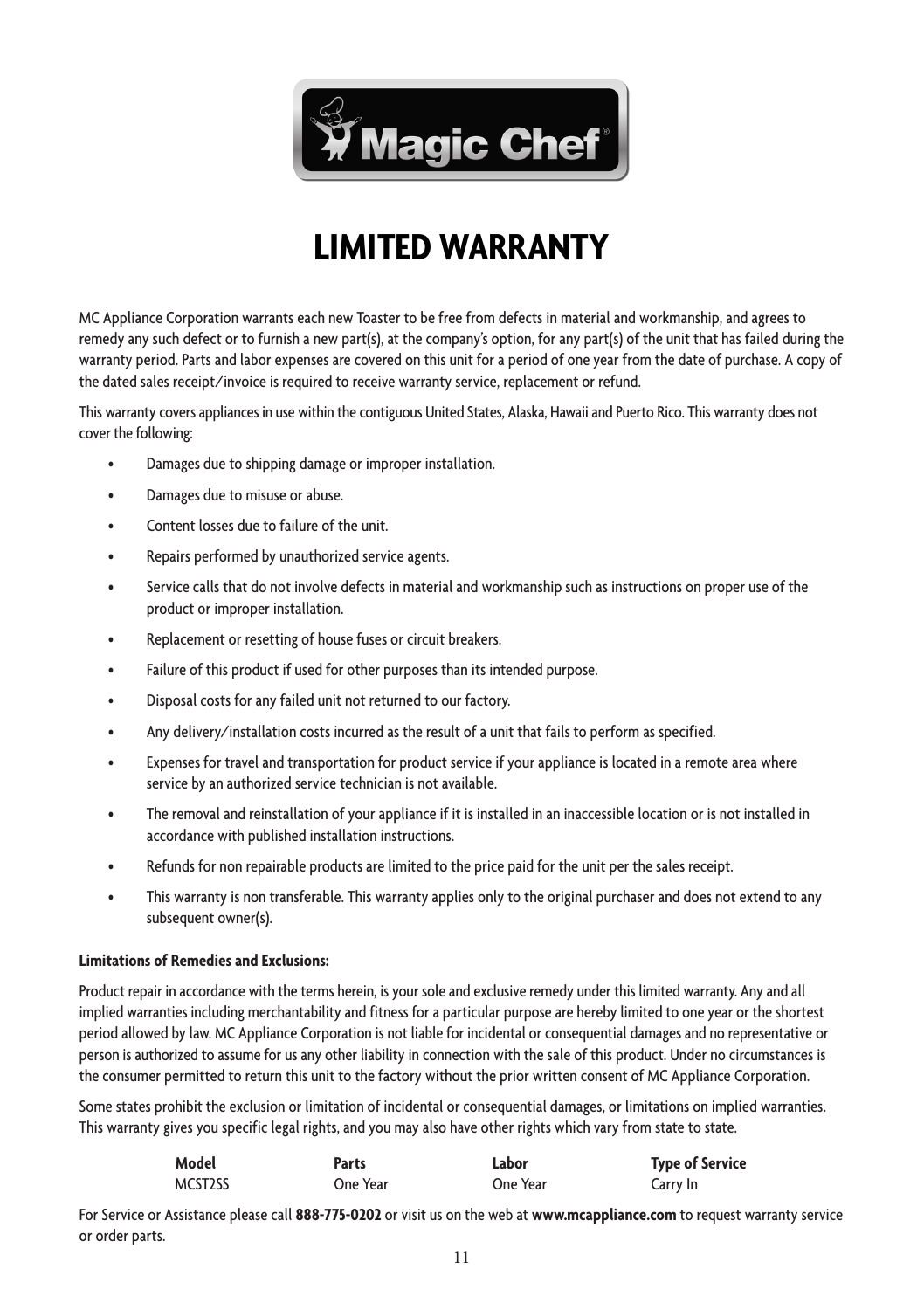

**CNA International, Inc. d/b/a MC Appliance Corporation. All rights reserved. Magic Chef® logo is a registered trademark of CNA International, Inc.**

**www.mcappliance.com Printed in China**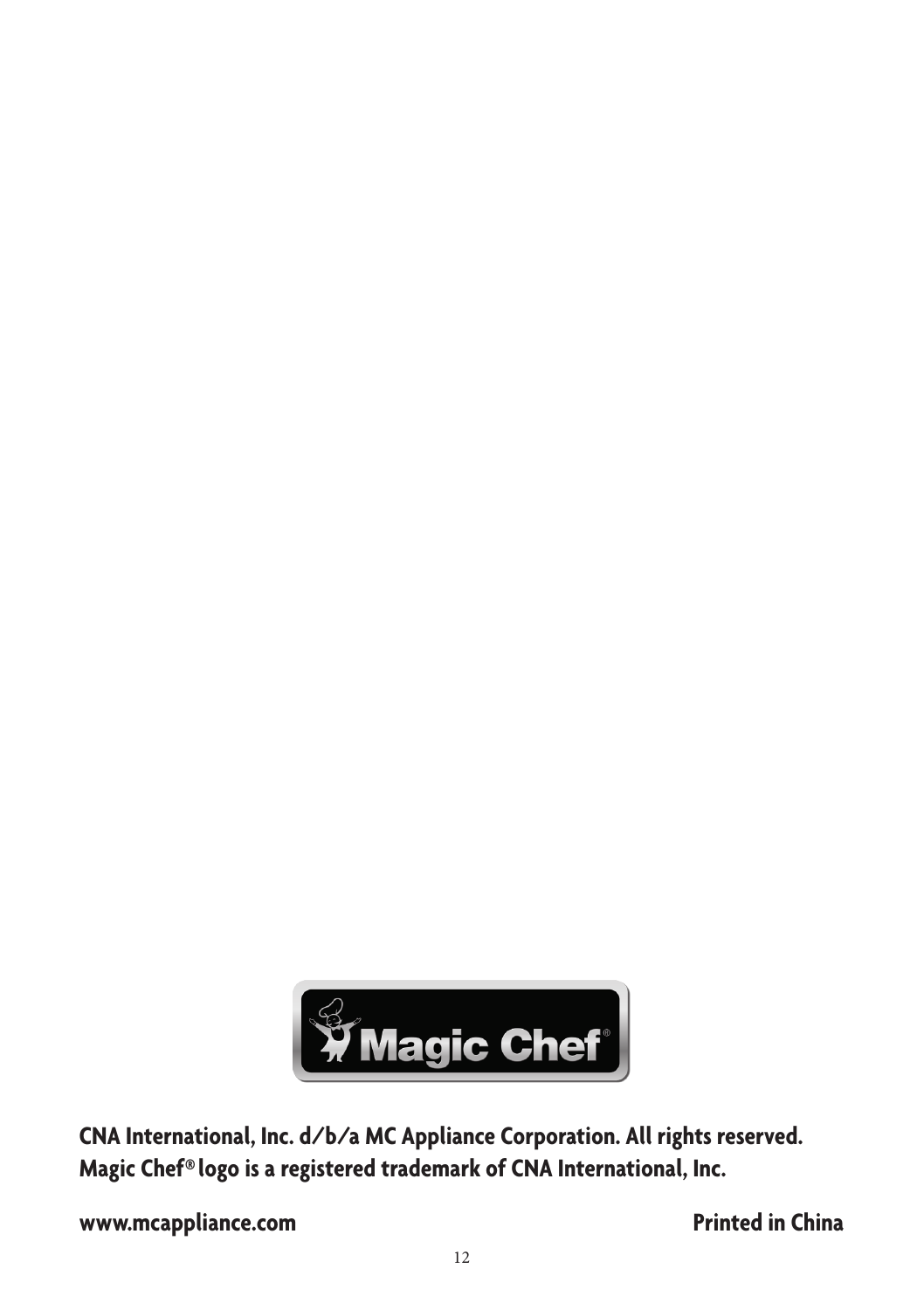

# **Tostadora de 2 rebanadas**

## Manual del usuario



**Modelo MCST2SS**

**POR FAVOR LEA ATENTAMENTE ESTE MANUAL ANTES DE USAR SU TOSTADOR CONSÉRVELO PARA FUTURAS REFERENCIAS.**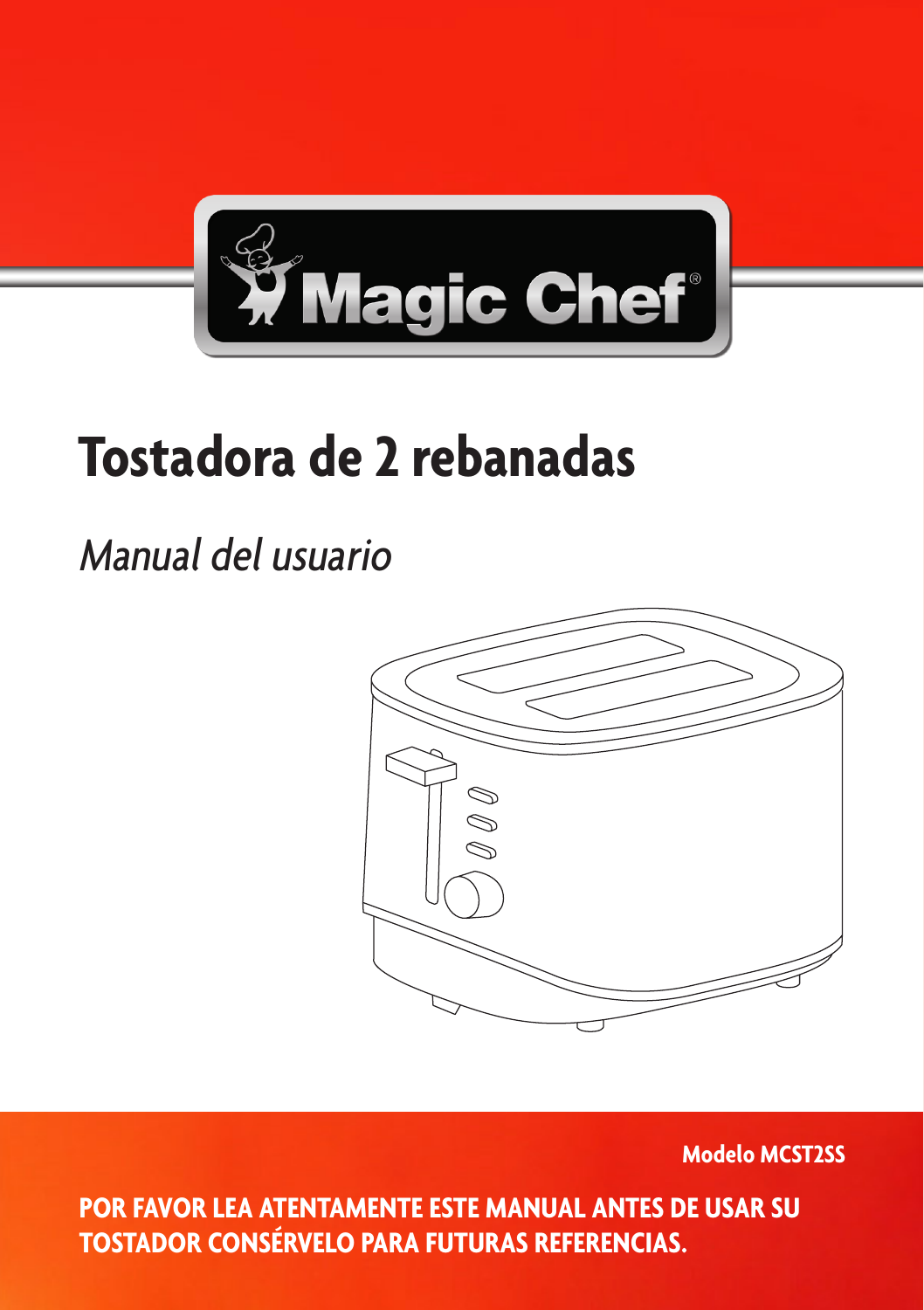

### **REGISTRO DEL PRODUCTO**

Gracias por comprar un producto Magic Chef®. El primer paso para proteger su nuevo producto es completar el registro del producto en nuestro sitio web: www.mcappliance.com/register. Entre los beneficios de registrar su producto se incluyen los siguientes:

- 1. Registrar su producto nos permitirá contactarlo en relación con cualquier aviso de seguridad o actualización del producto.
- 2. Registrar su producto permitirá un proceso de servicio de garantía más eficiente, cuando se requiera el servicio de garantía.
- 3. Registrar su producto podría servir como su prueba de compra en el caso de que usted sufra una pérdida que esté cubierta por el seguro.

Una vez más, gracias por comprar un producto Magic Chef.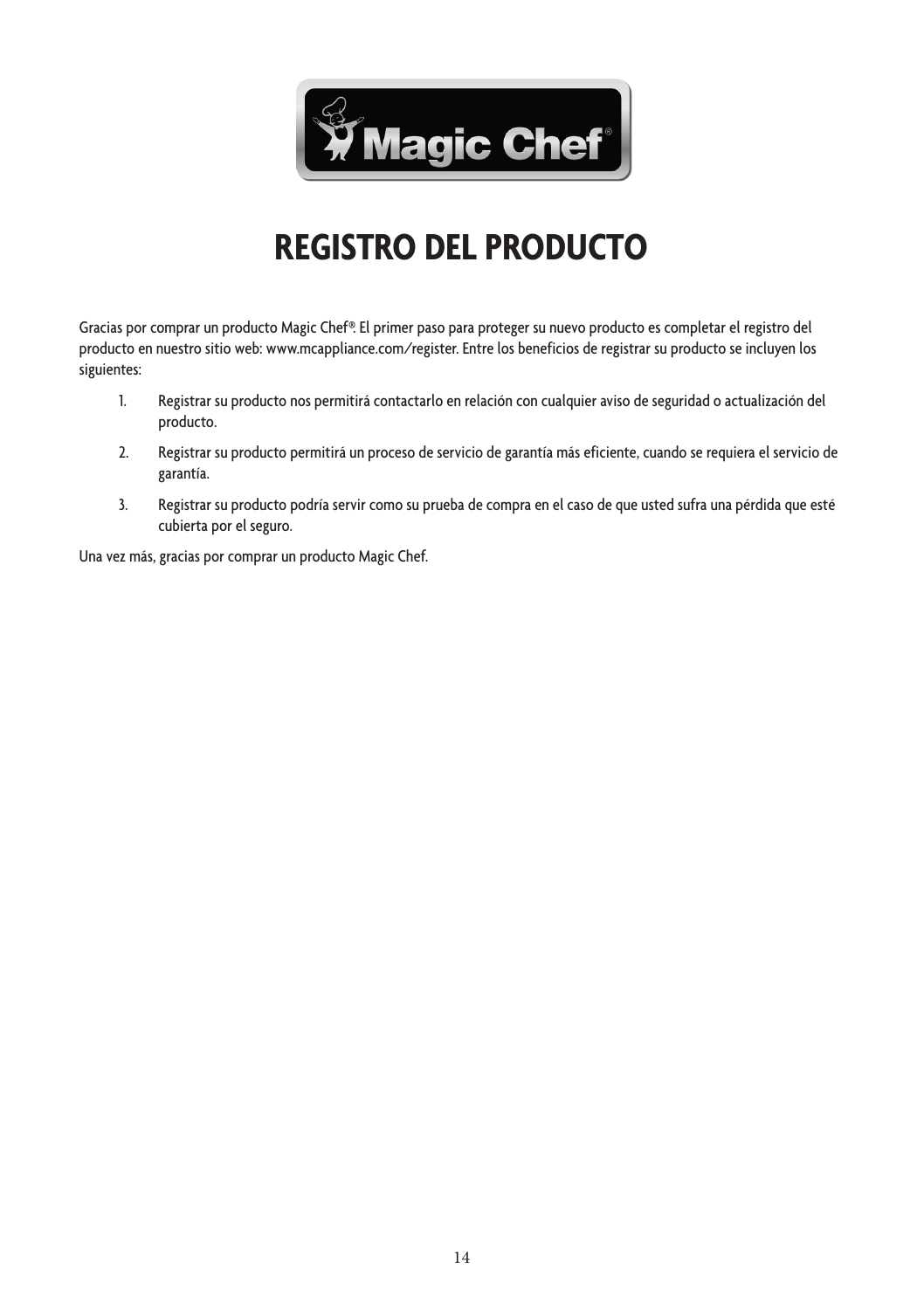## **ÍNDICE**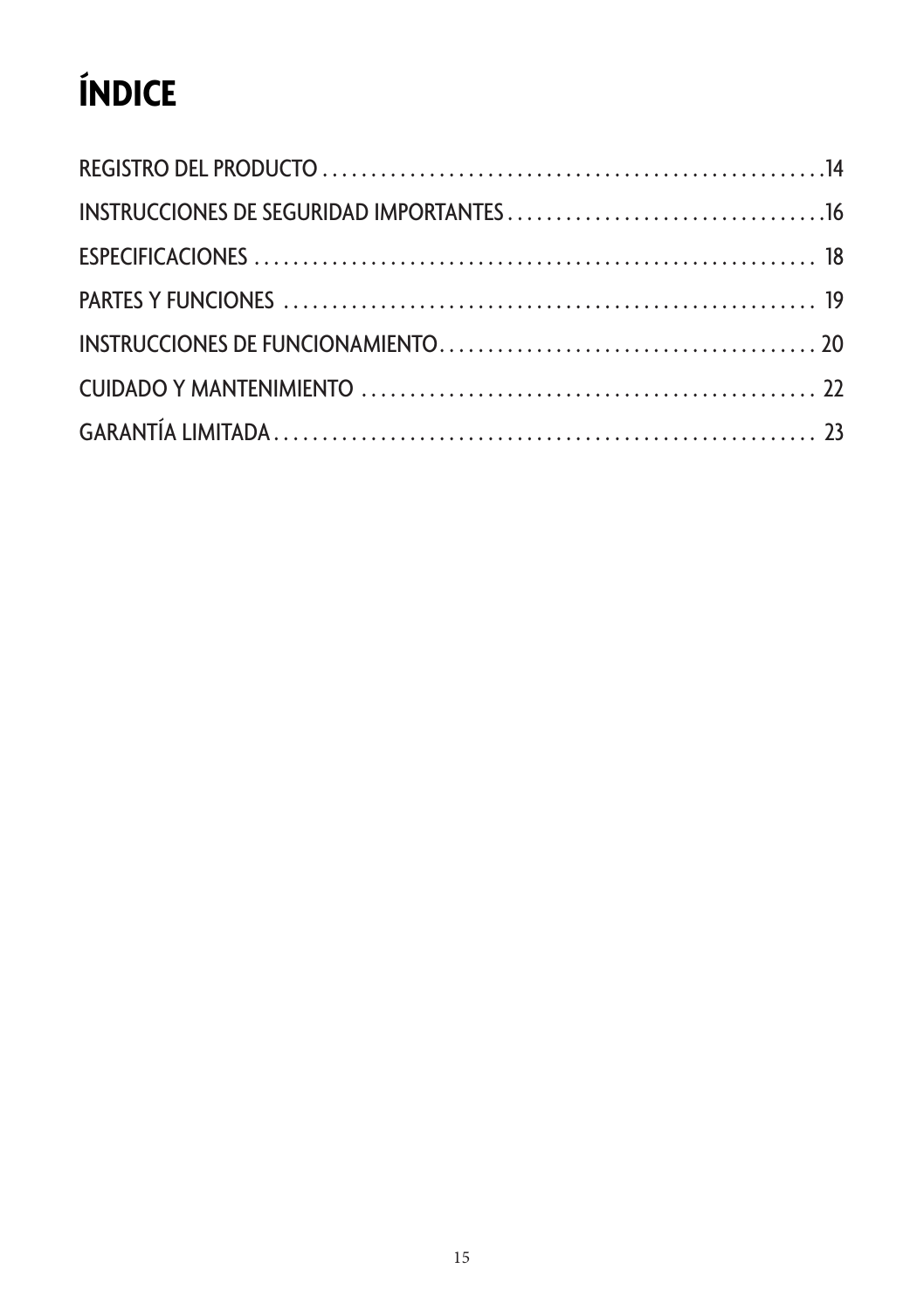## **INSTRUCCIONES DE SEGURIDAD IMPORTANTES**

Este manual contiene instrucciones de seguridad, instrucciones de instalación y funcionamiento, y consejos de solución de problemas. Por favor, lea atentamente este manual antes de utilizar su tostadora para conocer las instrucciones sobre cómo utilizar y mantener el producto adecuadamente. Asegúrese de seguir las instrucciones de seguridad para evitar lesiones o daños al producto.

Guarde este manual. Al transferir/vender el dispositivo a un tercero, el manual debe entregarse junto con el dispositivo.

Antes de contactar al servicio técnico, por favor cerciórese de que la unidad esté instalada y se esté usando de manera correcta, y lea la sección de solución de problemas.

**ADVERTENCIA**: Siga las precauciones que se indican a continuación al utilizar su aparato:

**NOTA**: Las especificaciones pueden cambiar en cualquier momento sin aviso previo.

- 1. Lea todas las instrucciones antes de utilizarlo.
- 2. Este aparato es solo para uso doméstico.
- 3. Este aparato no debe ser operado por alguien que no pueda seguir los procedimientos de seguridad adecuados o que no tenga experiencia con este tipo de equipos, a menos que sea bajo atenta supervisión.
- 4. Mantenga el aparato y el cable fuera del alcance de los niños.
- 5. NO deje que el cable quede colgando del borde de mesas o mesones. SIEMPRE mantenga el cable alejado de superficies u objetos calientes.
- 6. NO opere este aparato si tiene dañado el cable o la clavija, o si está defectuoso o funciona mal de alguna manera.
- 7. Este aparato es solo para cocción.
- 8. NO opere la unidad ni manipule la clavija con las manos húmedas.
- 9. **PRECAUCIÓN**: Mientras está en uso, las superficies metálicas de la tostadora pueden calentarse mucho. Tenga precaución durante su manejo.
- 10. SIEMPRE coloque la unidad sobre una superficie estable y resistente al calor. NO utilice sobre alfombras, vinilos, telas, etc.
- 11. NO la utilice cerca de cortinas u otros materiales inflamables ni debajo de los mismos.
- 12. NO coloque el aparato directamente contra la pared.
- 13. NO utilice este aparato durante más de una hora sin permitir que se enfríe.
- 14. Este aparato no está diseñado para ser utilizado con un temporizador externo ni un sistema a control remoto aparte.
- 15. La tostadora es solo para uso en interiores. NO utilice al aire libre.
- 16. SIEMPRE desenchufe la tostadora del tomacorriente eléctrico y permita que se enfríe antes de limpiarla.
- 17. NO sumerja ninguna parte de este aparato en agua ni en cualquier otro líquido.
- 18. Seque la parte exterior con un paño limpio y húmedo, y retire la bandeja recogemigas para limpiarla. NO toque los elementos térmicos internos durante la limpieza ni durante el mantenimiento.
- 19. **ADVERTENCIA**: Si tuesta rebanadas de pan de altura inferior a 3-1/2" (85mm), tenga precaución al sacarlos de la tostadora, tenga en cuenta que, tanto las piezas internas como las superficies metálicas externas calientes suponen un riesgo potencial de quemadura.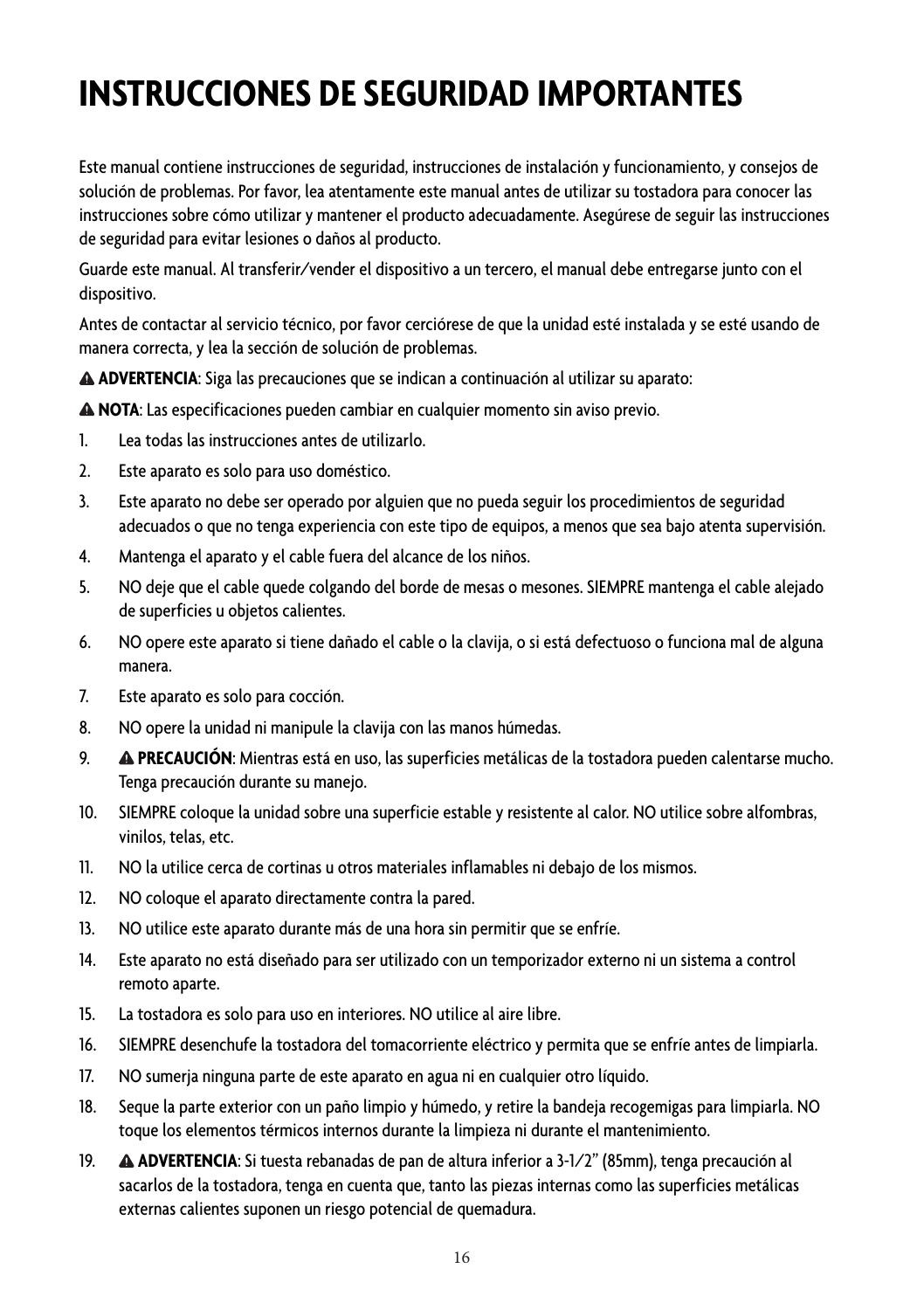17

- 20. **PRECAUCIÓN**: Al tostar pasteles, el relleno puede calentarse mucho incluso antes de que la superficie se tueste.
- 21. **PRECAUCIÓN**: NO altere, desarme ni intente reparar la unidad. No contiene piezas que puedan ser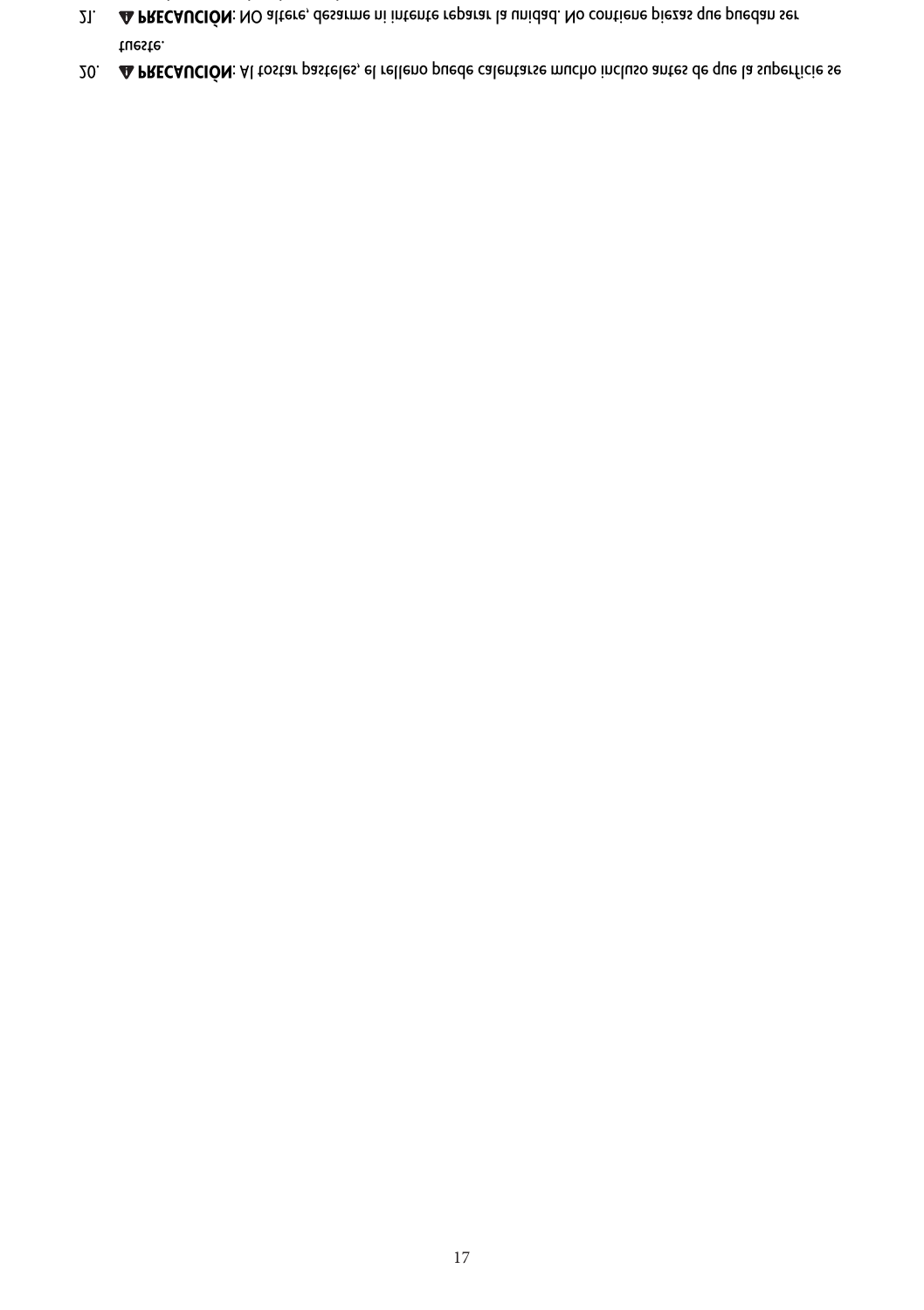## **ESPECIFICACIONES**



| Dimensiones (AxLxP)    | 6.8" x 7.4" x 12.4" (172 mm x 187 mm x 315 mm) |
|------------------------|------------------------------------------------|
| Capacidad              | 2 rebanadas                                    |
| Fuente de alimentación | 120V ~ 60Hz                                    |
| Potencia de entrada    | 770 Watts                                      |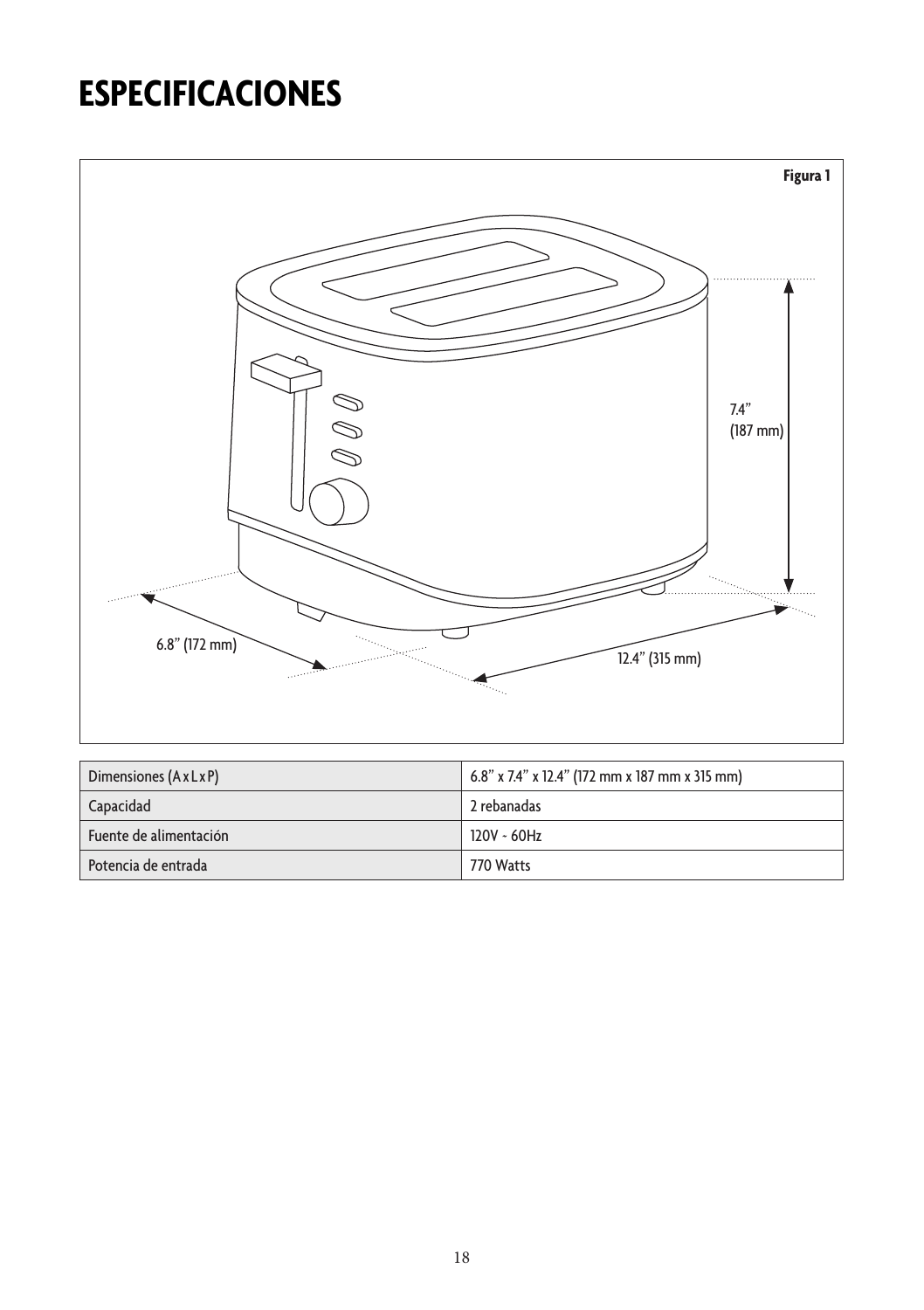### **PARTES Y FUNCIONES**



- a. Ranuras para pan: Se pueden tostar 2 rebanadas de pan.
- b. Palanca de la tostadora: Enciende la tostadora y mueve el soporte de pan para subir o bajar las rebanadas de pan.
- c. Botón de cancelación: Detiene el proceso de tostado.
- d. Botón de descongelación / recalentamiento:
	- • Recalienta. Recaliente sin dorar. El indicador se ilumina en rojo cuando se selecciona esta opción.
	- • Descongela y tuesta pan congelado. El indicador se ilumina en verde cuando se selecciona esta opción.
- e. Bagel Button: Para tostar bagels
- f. Seleccionador de intensidad del tostado: Establece la intensidad de tostado deseado de poco a muy tostado.
- g. Bandeja recogemigas: La bandeja se retira fácilmente para limpiar las migas del fondo de la tostadora.
- h. Almacenamiento del cable: Almacena el cable sobrante y mantiene el mesón limpio.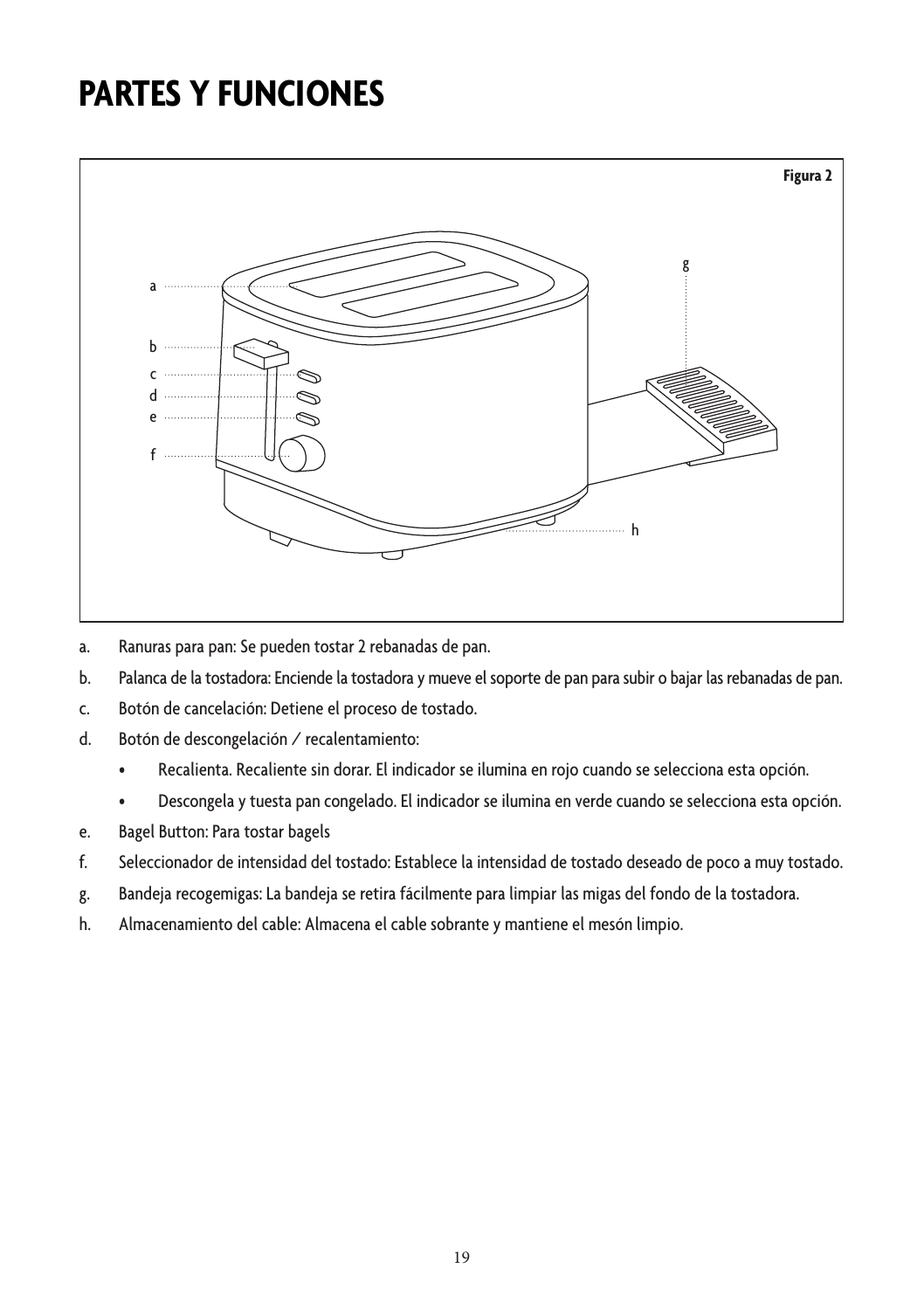## **INSTRUCCIONES DE FUNCIONAMIENTO**

Antes de utilizarlo por primera vez, retire todos los materiales de empaque. Asegúrese de retirar cualquier empaque de las ranuras internas de la tostadora.

**NOTA**: La primera vez que utilice la tostadora, hágalo con ella vacía para permitir que se queme cualquier polvo que se haya acumulado en los elementos térmicos.

- 1. Cerciórese de que la bandeja recogemigas se encuentre en su lugar y la palanca de la tostadora se encuentre en posición SUPERIOR.
- 2. Coloque la tostadora en una superficie plana y nivelada retirada de la pared.
- 3. Desenrolle el cable de alimentación e inserte la clavija en un tomacorriente eléctrico instalado adecuadamente.
- 4. Inserte las rebanadas de pan.
- 5. Gire el seleccionador de intensidad a la posición deseada desde 1 (poco tostado) hasta 7 (muy tostado) en la perilla de control.
- 6. Empuje la palanca hacia abajo para cocinar.
- 7. Desenchufe la tostadora una vez termine de utilizarla.

**NOTA**: Presione el botón "CANCEL" para cancelar el ajuste del modo.

#### NOTAS SOBRE EL TOSTADO

El tostado es una combinación entre la cocción y el secado del pan; los niveles de humedad difieren de un tipo de pan a otro, lo cual puede variar el tiempo de tostado.

No es necesario el precalentamiento previo a su uso. Al utilizar la tostadora por primera vez, no coloque ningún pan dentro de esta. Es posible que la unidad emita cierto humo u olor a quemado; esto es normal.

- • Para panes más secos, utilice un ajuste de menor tostado que el normal.
- • Para panes frescos o panes de trigo integral, utilice un ajuste de mayor tostado que el normal.
- • Los panes con superficies muy irregulares (como el panecillo inglés) requieren un ajuste de mayor tostado.
- Las piezas de pan más gruesas tomarán más tiempo en tostarse y pueden requerir dos ciclos para tostarse.
- • Al tostar pan de pasas u otro pan de frutas, retire cualquier pasa suelta de la superficie del pan antes de insertarlo dentro de la tostadora. Esto ayudará a evitar que las piezas caigan dentro de la tostadora o se peguen en la protección metálica en la ranura.
- • Si tuesta una sola rebanada de pan, establezca el seleccionador de tostado menor al normal. La tostadora está diseñada para calentar el compartimiento de tostado entero para dos rebanadas; por esta razón, tostará una sola rebanada con mayor rapidez.
- • El pan congelado, los gofres, los panqueques y las tostadas francesas deben calentarse utilizando el botón de descongelamiento.

**PRECAUCIÓN**: Al tostar pasteles, el relleno puede calentarse mucho incluso antes de que la superficie se tueste.

#### BOTÓN DE DESCONGELACIÓN / RECALENTAMIENTO

El botón Descongelar / Recalentar está diseñado para descongelar primero y tostar el pan, o para recalentarlo. Presione el botón una vez para recalentar, y nuevamente para descongelar.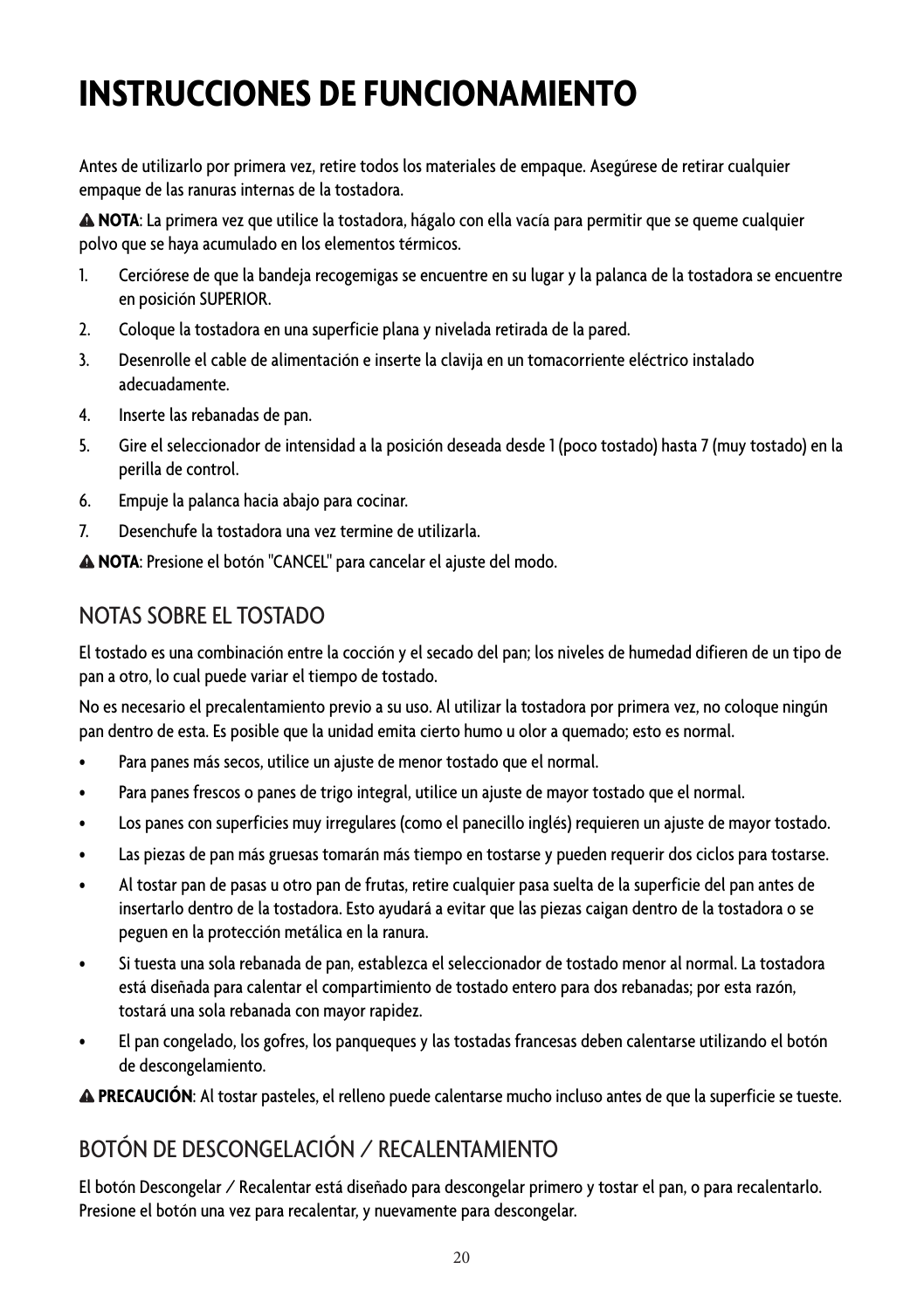Al descongelar, gire el selector de luz / oscuridad a la posición deseada:

- • Ajuste 1-2: para pan refrigerado o piezas congeladas más delgadas tales como panqueques.
- • Ajuste 3-4: para pasteles, gofres congelados y tostadas francesas delgadas.
- • Ajuste 5-7: para piezas congeladas más gruesas tales como pan cortado a mano y tostadas francesas gruesas.

#### BAGEL BOTÓN

El botón Bagel se utiliza para calentar los bagels, calentando sólo el conjunto exterior de elementos.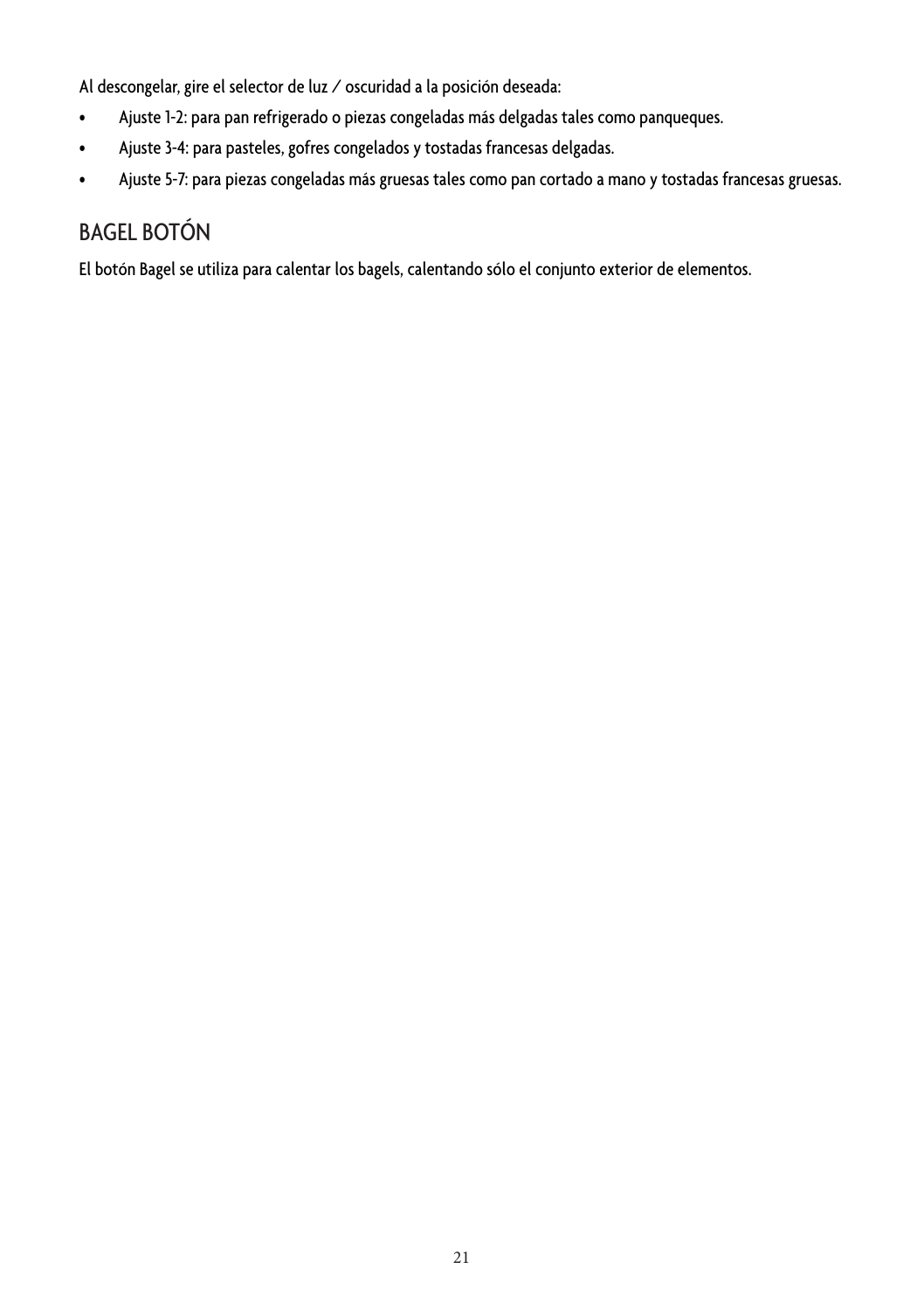## **CUIDADO Y MANTENIMIENTO**

- 1. Siempre desenchufe la tostadora del tomacorriente eléctrico y permita que se enfríe antes de limpiarla.
- 2. No utilice limpiadores abrasivos. Simplemente limpie la parte exterior con un paño húmedo limpio y púlala con un paño suave y seco. Aplique cualquier limpiador al paño, no directamente a la tostadora.
- 3. Para quitar las migas, extraiga la bandeja recogemigas y deséchelas. Seque la bandeja recogemigas hasta limpiarla y luego colóquela nuevamente en su lugar. Nunca opere la tostadora si la bandeja recogemigas no se encuentra en su lugar.
- 4. Para quitar cualquier miga que permanezca en la tostadora, voltee la tostadora boca abajo y agítela suavemente. Nunca inserte dentro de las ranuras cualquier elemento que pueda dañar la tostadora y ocasionar un peligro para la seguridad.
- 5. Nunca enrolle el cable de alimentación alrededor de la tostadora, utilice las grapas de almacenamiento para cables en la parte inferior de la tostadora.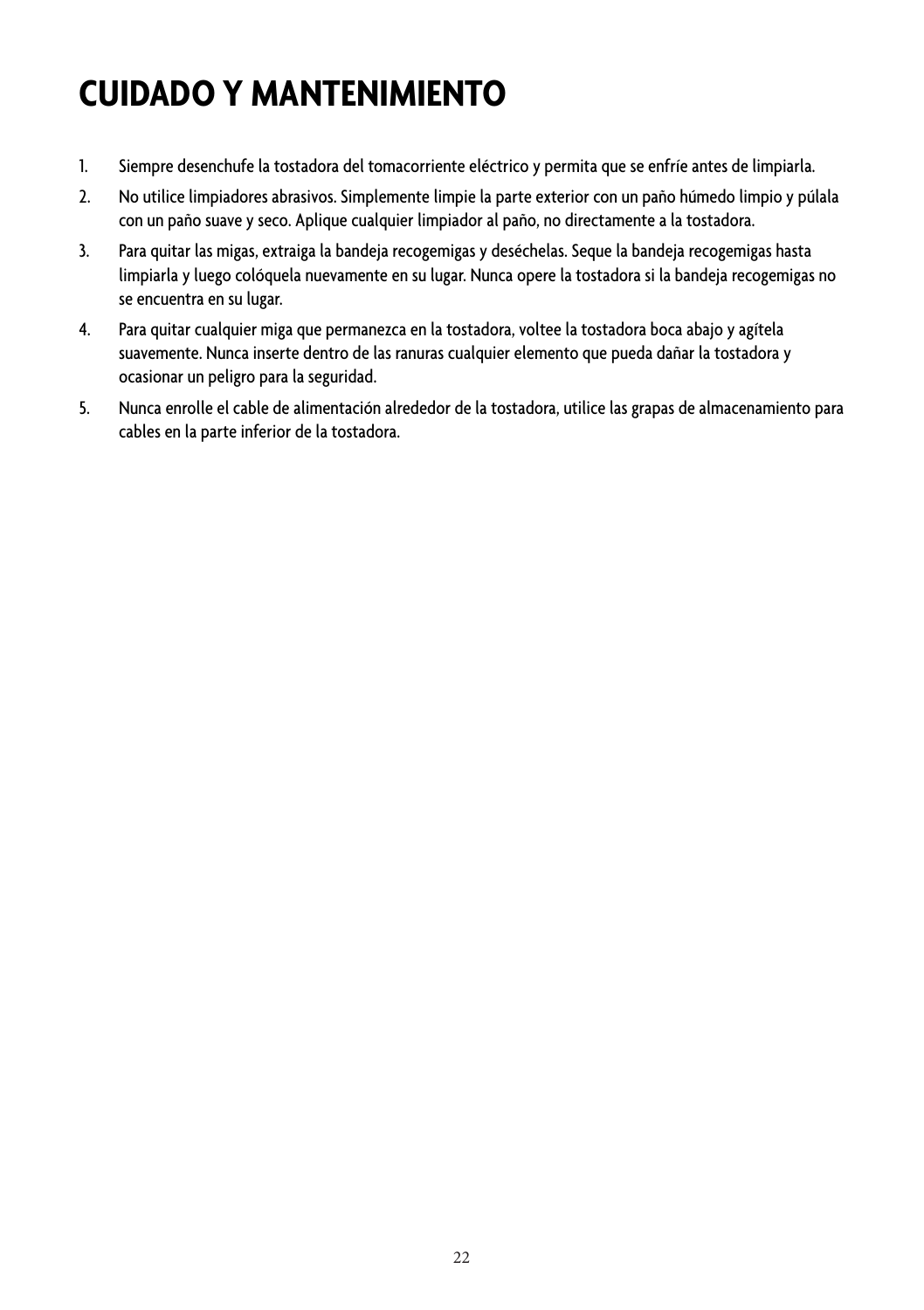

## **GARANTÍA LIMITADA**

MC Appliance Corporation garantiza que cada Tostadora nueva carece de defectos en los materiales y en la mano de obra, y conviene en remediar cualquier defecto o proporcionar la(s) pieza(s) nueva(s), por cualquier/cualesquiera pieza(s) de la unidad que haya(n) fallado durante el período de garantía, a discreción de la compañía. Las piezas y los gastos de mano de obra de esta unidad están cubiertos por un período de un año a partir de la fecha de compra. Es necesario presentar una copia del recibo o de la factura de venta fechado, para recibir el servicio de garantía, reemplazo o reembolso.

Esta garantía cubre los aparatos en uso dentro de los Estados Unidos contiguos, Alaska, Hawái y Puerto Rico. Esta garantía no cubre lo siguiente:

- Los daños causados durante el envío o por instalación incorrecta.
- Los daños causados por uso incorrecto o abuso.
- La pérdida de contenido a causa de fallas de la unidad.
- Las reparaciones llevadas a cabo por agentes de servicio no autorizados.
- Las llamadas al servicio técnico que no impliquen defectos en el material y mano de obra, tales como instrucciones sobre el uso correcto del producto o la instalación incorrecta.
- El reemplazo o reajuste de los fusibles de la casa o los interruptores de circuito.
- La falla de este producto si se usa para fines distintos de aquellos para los que fue diseñado.
- Los costos de desecho de cualquier unidad defectuosa no devuelta a nuestra fábrica.
- Cualquiera de los costos de entrega/instalación incurridos como resultado de una unidad que no funcione según las especificaciones.
- Los gastos de viaje y transporte para obtener servicio para el producto si su aparato está ubicado en una zona remota donde el servicio por parte de un técnico de servicio autorizado no está disponible.
- El retiro y la nueva instalación de su aparato si está instalado en una ubicación inaccesible o no fue instalado conforme a las instrucciones de instalación publicadas.
- Los rembolsos por los productos que no son reparables se limitan al precio pagado por la unidad conforme a la factura de venta.
- Esta garantía es intransferible. Esta garantía aplica solo al comprador original y no se extiende a cualquier propietario(s) subsecuente(s).

#### **LIMITACIONES A LAS SOLUCIONES Y EXCLUSIONES:**

La reparación del producto de acuerdo con los términos aquí indicados, es su única y exclusiva solución bajo esta garantía limitada. Cualquiera y todas las garantías implícitas, incluyendo la comercialización y la idoneidad para un propósito particular se limitan por medio de la presente a un año o al período más corto permitido por la ley. MC Appliance Corporation no es responsable por daños incidentales o emergentes y ningún representante o persona está autorizada para asumir por nuestra parte, ninguna otra responsabilidad en relación con la venta de este producto. Bajo ninguna circunstancia se le permite al consumidor devolver esta unidad a la fábrica sin la autorización previa por escrito suministrada por MC Appliance Corporation.

Algunos estados prohíben la exclusión o limitación de los daños incidentales o emergentes, o limitaciones en las garantías implícitas. Esta garantía le otorga derechos legales específicos y podría tener otros derechos que varían según el estado.

| Modelo  | Piezas | Mano de obra | Tipo de servicio     |
|---------|--------|--------------|----------------------|
| MCST2SS | Un año | Un año       | Reparación en taller |

Para servicio o asistencia por favor llame al **888-775-0202** o visítenos en el sitio web en **www.mcappliance.com** para solicitar servicio de garantía u ordenar piezas.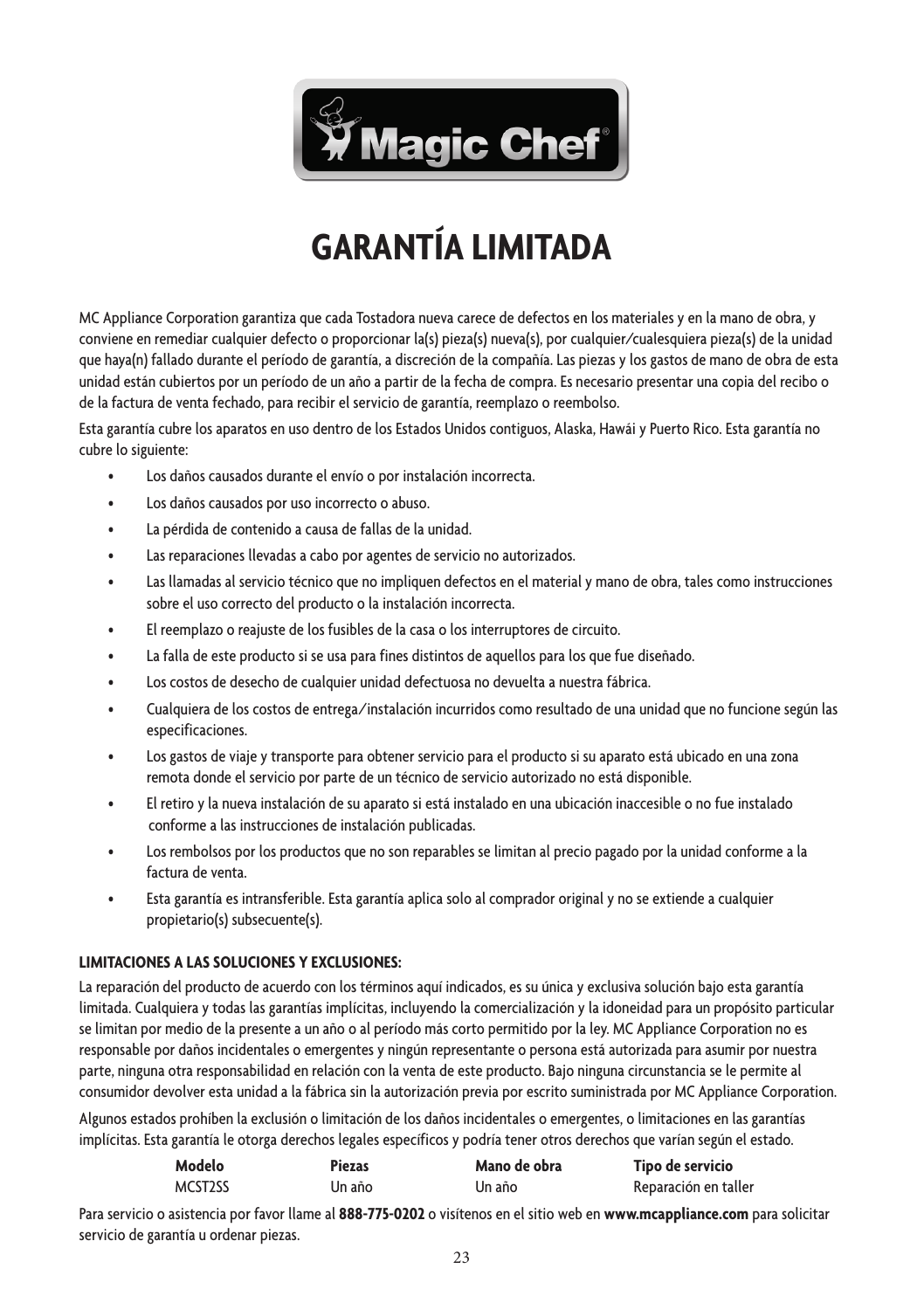

**CNA International, Inc., opera bajo el nombre comercial de MC Appliance Corporation. Todos los derechos reservados. El logo de Magic Chef® es una marca registrada de CNA International, Inc.**

**www.mcappliance.com Impreso en China**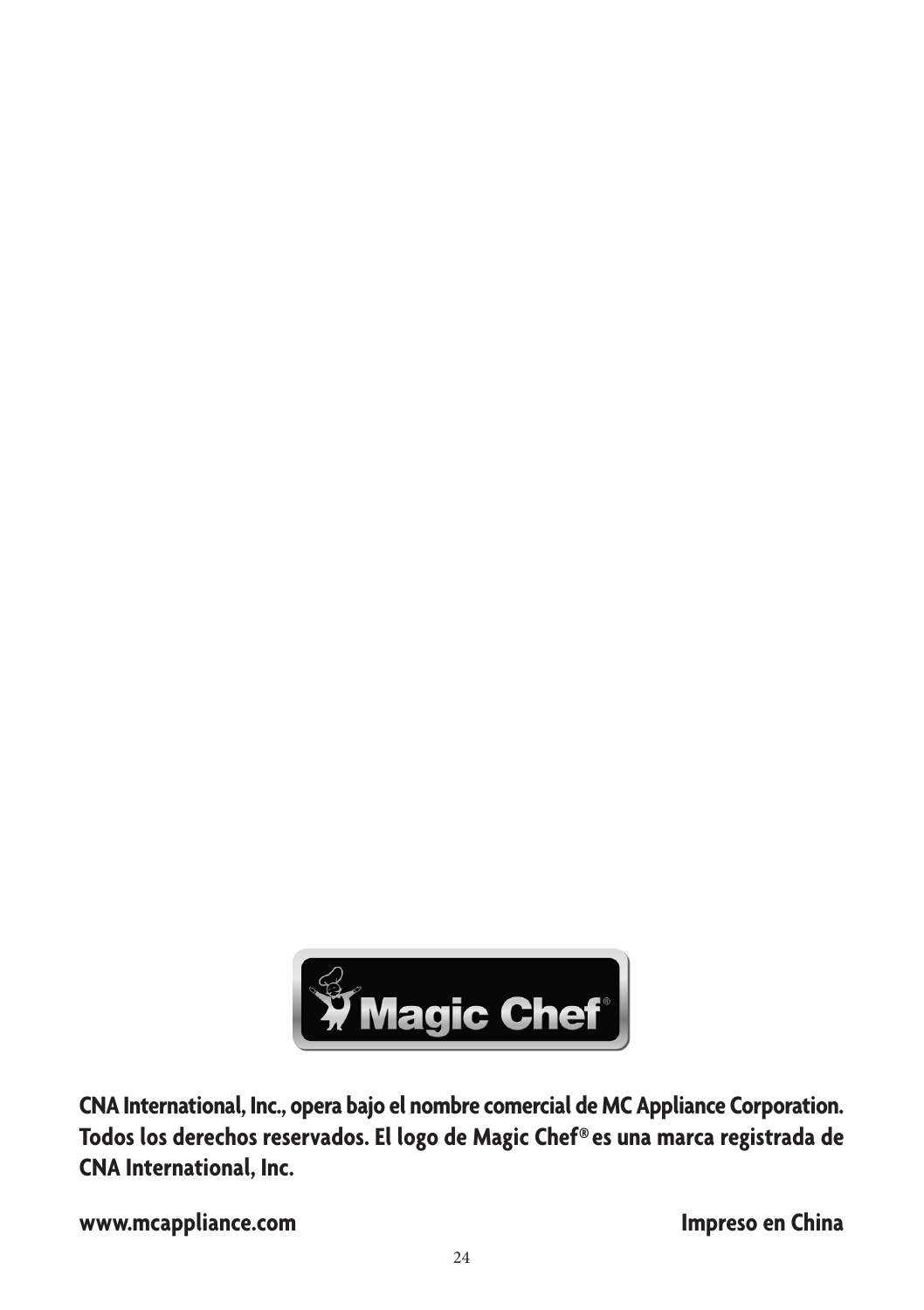

# **Grille-pain à 2 tranches**

## Manuel d'utilisation



**Modèle MCST2SS**

25 **VEILLEZ LISEZ ATTENTIVEMENT CE MANUEL AVANT D'UTILISER VOTRE GRILLE-PAIN ET CONSERVEZ-LE POUR RÉFÉRENCE FUTURE.**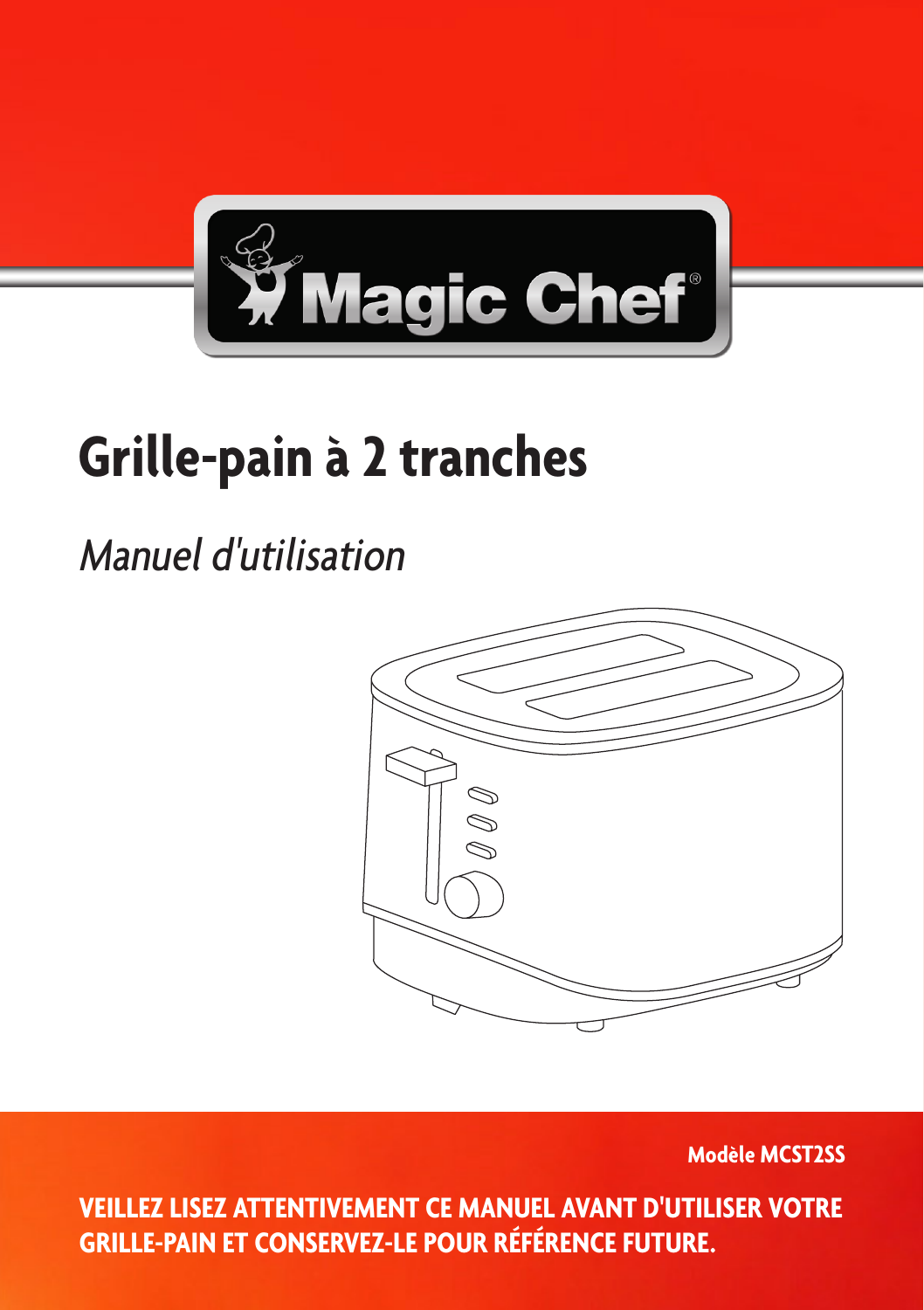

### **ENREGISTREMENT DU PRODUIT**

Merci d'avoir acheté un produit Magic Chef®. La première étape pour protéger votre produit est de remplir l'enregistrement de votre produit sur notre site web à www.mcappliance.com/register. Les avantages d'enregistrer votre produit sont les suivants:

- 1. Enregistrer votre produit vous permet de nous contacter par rapport aux avertissements de sécurité et aux mises à jour sur le produit.
- 2. Enregistrer votre produit permettra un traitement plus efficace de l'entretien sous garantie lorsqu'un entretien est nécessaire.
- 3. Enregistrer votre produit pourrait être utilisé comme preuve d'achat dans le cas d'une réclamation d'assurance.

Une fois de plus, merci d'avoir acheté un produit Magic Chef®.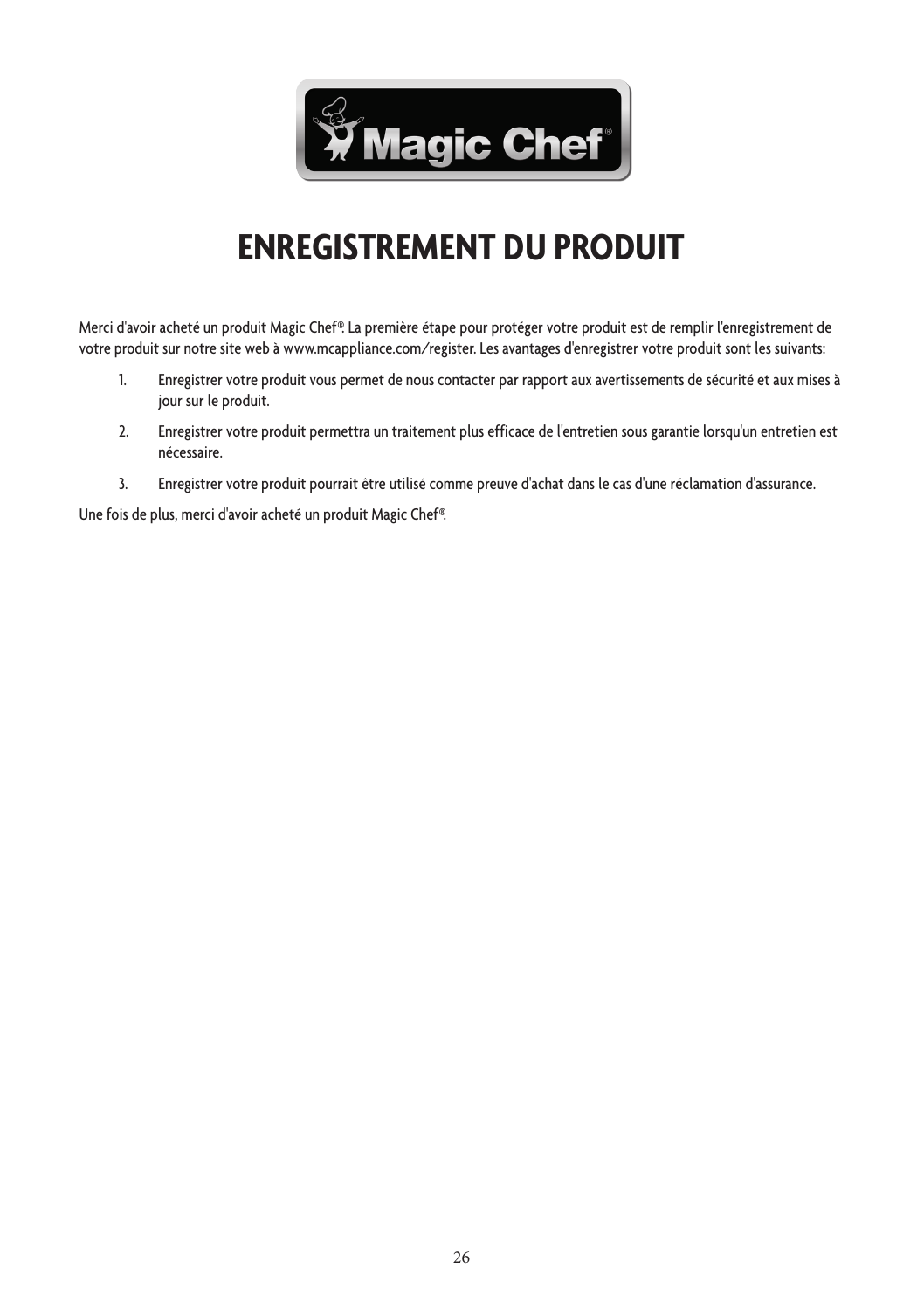## **CONTENU**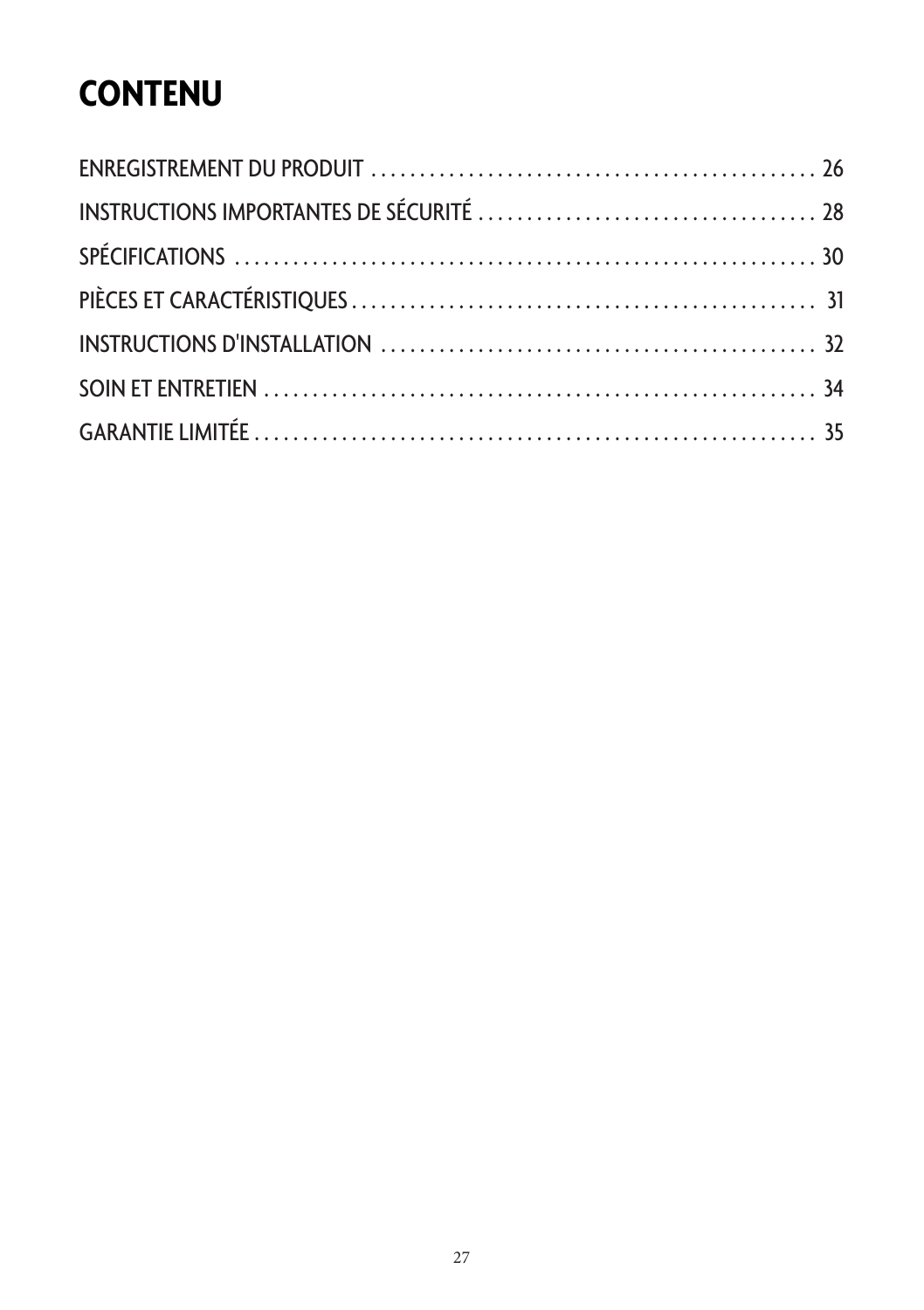## **INSTRUCTIONS IMPORTANTES DE SÉCURITÉ**

Ce manuel contient les instructions de sécurité, d'installation et d'utilisation et les conseils pour la résolution des problèmes. Veillez lire attentivement ce manuel sur les instructions d'utilisation et le bon entretien du produit avant d'utiliser votre grille-pain. Assurez-vous de respecter les mesures de sécurité pour éviter les blessures et les dommages au produit.

Conservez ce manuel. Lorsque vous léguez/vendez cet appareil à une autre partie, ce manuel devrait accompagner l'appareil.

Avant d'appeler l'entretien, assurez-vous que l'appareil est installé et utilisé correctement et lisez la section sur la résolution des problèmes.

**AVERTISSEMENT**: Lorsque vous utilisez votre appareil, suivez les précautions énumérées ci-dessous :

**REMARQUE**: Les spécifications peuvent changer à tout moment sans avertissement.

- 1. Lisez toutes les instructions avant l'utilisation.
- 2. Cet appareil est uniquement pour une utilisation domestique.
- 3. Cet appareil ne devrait pas être utilisé par une personne incapable de suivre des procédures de sécurité ou sans expérience avec ce type d'équipement, à moins d'être supervisé.
- 4. Gardez l'appareil et son fil d'alimentation hors de portée des enfants.
- 5. NE PAS laisser le fil d'alimentation pendre sur le côté d'une table ou d'un comptoir. TOUJOURS éloigner le fil d'alimentation des surfaces et des objets chauds.
- 6. NE PAS utiliser l'appareil sur le fil ou la prise est endommagé ou si l'appareil est endommagé ou fonctionne mal de quelque manière que ce soit.
- 7. Cet appareil sert uniquement à la cuisson.
- 8. NE PAS utiliser l'appareil ou manipuler la fiche avec des mains mouillées.
- 9. **ATTENTION**: Lors de l'utilisation, les surfaces de métal du grille-pain peuvent devenir très chaudes. Faites attention lors de la manipulation.
- 10. TOUJOURS placer l'appareil sur une surface stable et résistante à la chaleur. NE PAS utiliser sur du tapis, de vinyle, de linge, etc.
- 11. NE PAS utiliser près ou sous des rideaux ou autre matériel combustible.
- 12. NE PAS adosser l'appareil à un mur.
- 13. NE PAS utiliser l'appareil pendant plus d'une heure sans lui permettre de refroidir.
- 14. Cet appareil n'est pas conçu pour être utilisé avec une minuterie externe ou un système à distance.
- 15. Le grille-pain est conçu pour une utilisation intérieure. NE PAS utiliser à l'extérieur.
- 16. TOUJOURS débrancher le grille-pain de la prise électrique et le laisser se refroidir avant de le nettoyer.
- 17. NE PAS submerger aucune partie de l'appareil dans de l'eau ou tout autre liquide.
- 18. Essuyez l'extérieur avec un linge propre et humide et enlevez le ramasse-miettes pour le nettoyer. NE PAS toucher aux éléments chauffants intérieurs pendant le nettoyage et l'entretien.
- 19. **AVERTISSEMENT**: Si vous grillez des tranches de pain de moins de 85 mm (3-1/2") de hauteur, faites attention avant d'enlever la tranche du grille-pain et rappelez-vous que les parties intérieures et les surfaces extérieures peuvent être potentiellement brulantes.
- 20. **ATTENTION**: Lorsque vous grillez des pâtisseries, le remplissage peut devenir très chaud avant que la surface ne grille.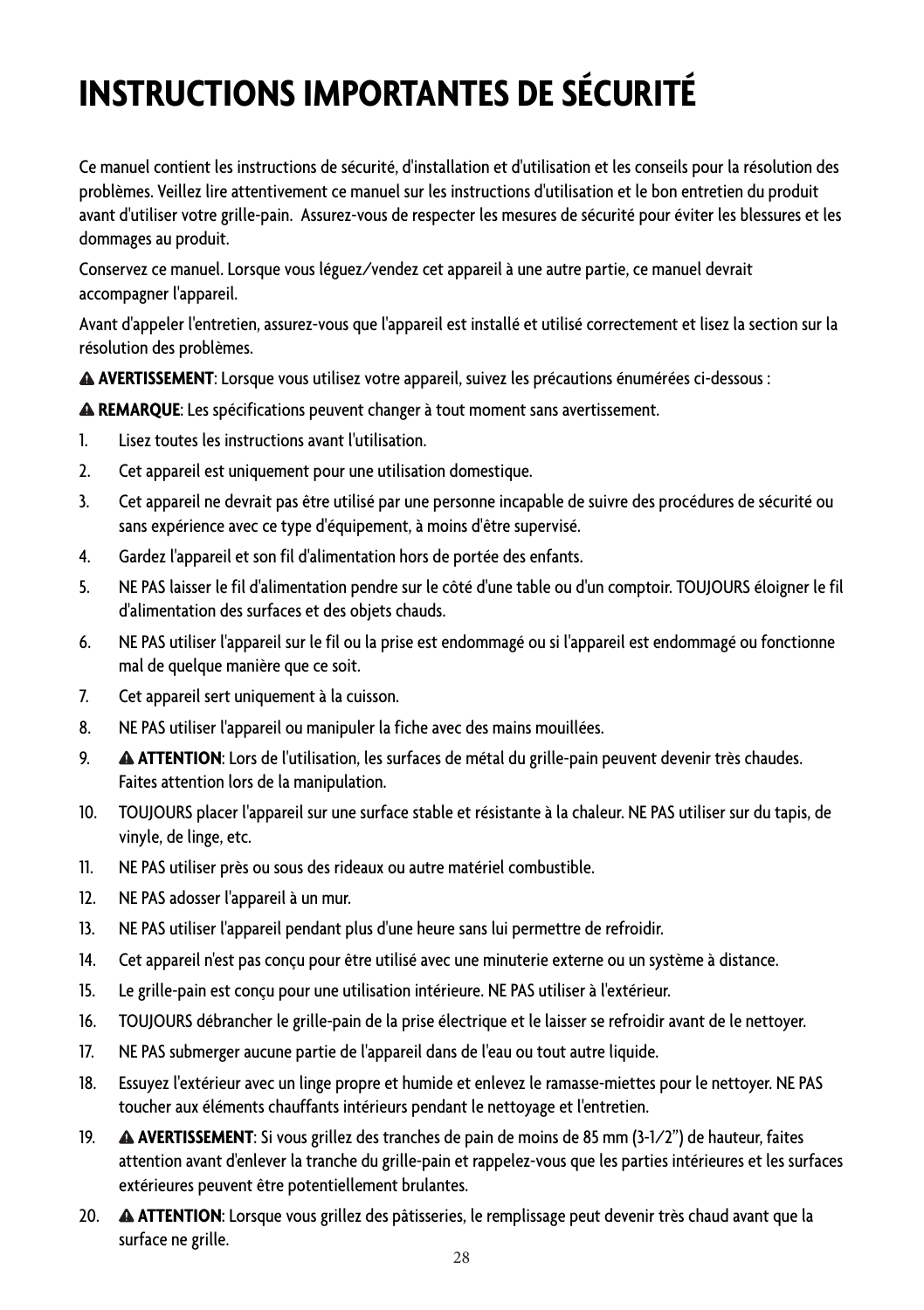- 21. **ATTENTION**: NE PAS modifier, désassembler ou tenter de réparer l'appareil. Il n'y a pas de pièces à entretenir par l'utilisateur.
- 22. L'utilisation d'accessoires qui ne sont pas recommandés par le manufacturier peut occasionner des blessures.
- 23. NE PAS placer sur ou près d'un bruleur chaud ou toute autre source de chaleur ou un four chauffé.
- 24. Pour débrancher, tourner toute commande sur "off", puis retirer la fiche de la prise murale.
- 25. NE PAS insérer des aliments surdimensionnés, des emballages en feuilles de métal ou des ustensiles dans le grille-pain pour éviter tout incendie ou choc électrique.
- 26. Des incendies peuvent se produire si le grille-pain est couvert ou touche des matériaux inflammables, y compris des rideaux, des rideaux, des murs ou des articles similaires lors de l'utilisation.
- 27. NE PAS essayer de déloger les aliments lorsque le grille-pain est branché.
- 28. NE PAS laisser l'appareil sans surveillance pendant qu'il est utilisé.
- 29. Lorsque vous chauffez des pâtisseries dans le grille-pain, utilisez toujours le réglage de toast le plus léger
- 30. Pour réduire le risque de décharges électriques, cet appareil possède une fiche polarisée (une dent est plus large que l'autre). Cette prise est destinée à s'adapter à une sortie polarisée d'une manière unique. Si la fiche ne rentre pas complètement dans la prise, inversez la fiche. Si elle ne s'insère toujours pas, essayez une autre prise ou contactez un électricien. NE PAS essayer de modifier la fiche de quelque façon que ce soit.

**REMARQUE**: Un fil d'alimentation court est fourni pour réduire le risque d'empêtrement ou de trébuchage d'un long fil d'alimentation. Des rallonges sont disponibles et peuvent être utilisées si elles le sont avec soin. La puissance électrique de la rallonge devrait être au moins égale ou supérieure à la puissance électrique de l'appareil. Le fil plus long devrait être arrangé pour qu'il ne s'étende pas sur le comptoir ou la table où il peut être tiré par un enfant ou faire trébucher.

# LISEZ ET SUIVEZ ATTENTIVEMENT CES INFORMATIONS DE SÉCURITÉ CONSERVEZ CES INSTRUCTIONS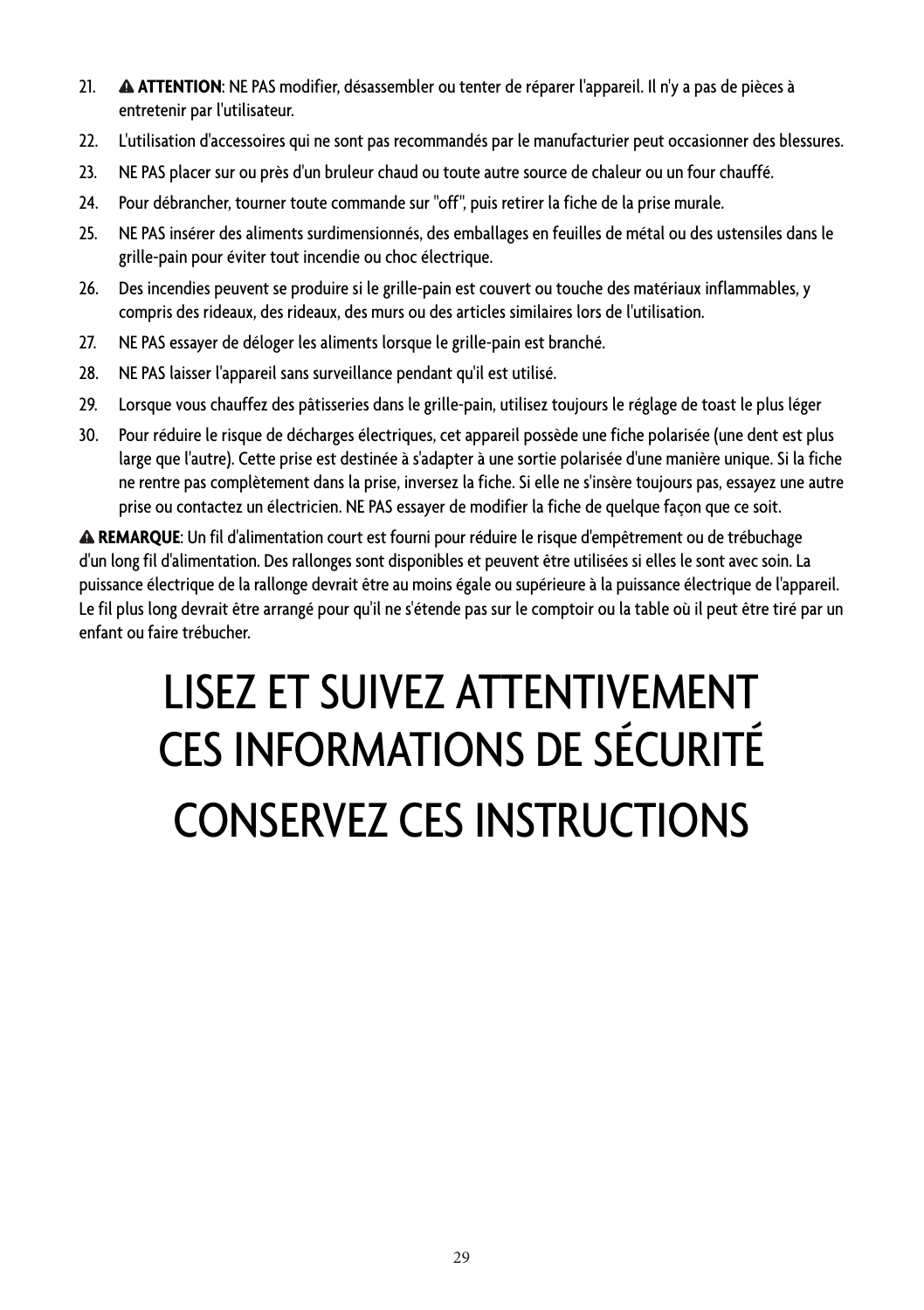## **SPÉCIFICATIONS**



| Dimensions $(H \times L \times I)$ | $6.8$ " x 7.4" x 12.4" (172 mm x 187 mm x 315 mm) |
|------------------------------------|---------------------------------------------------|
| Capacité                           | 2 tranches                                        |
| Alimentation électrique            | 120V ~ 60Hz                                       |
| Puissance                          | 770 Watts                                         |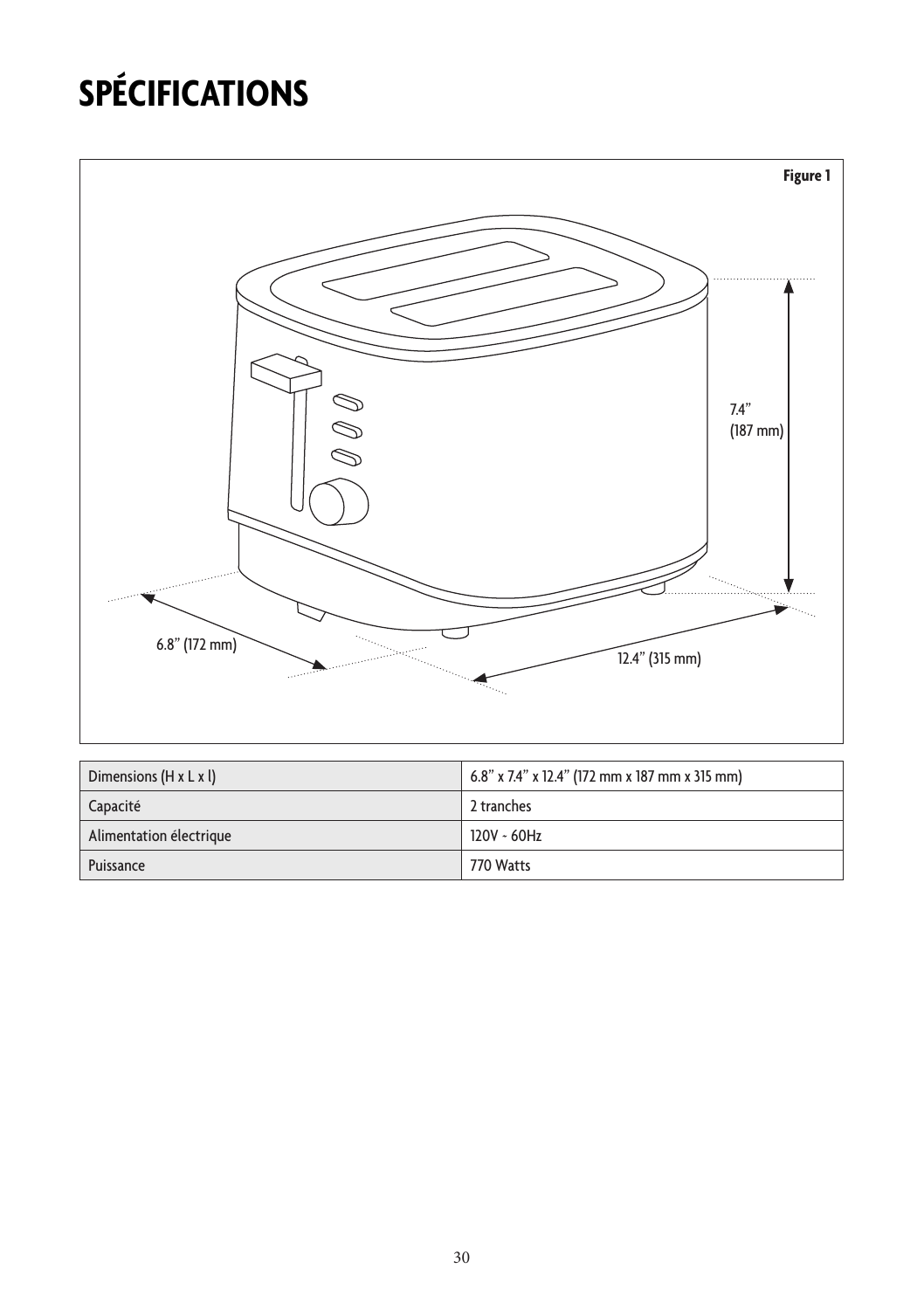## **PIÈCES ET CARACTÉRISTIQUES**



- a. Fentes à pain : 2 tranches de pain peuvent être rôties.
- b. Levier du grille-pain : Démarrer le grille-pain et déplacer le support à pain pour soulever ou abaisser les tranches de pain.
- c. Bouton d'annulation : Arrête le processus.
- d. Bouton de réchauffage / dégivrage:
	- Réchauffage: Réchauffe sans brunissement. Les témoins s'allument en rouge lorsque sélectionné.
	- Décongélation: Décongeler et faire griller du pain surgelé. Les témoins s'allument en vert lorsque sélectionné
- e. Bouton Bagel: Pour griller des bagels.
- f. Sélecteur clair/foncé : Sélectionnez la couleur désirée, de clair à foncé.
- g. Ramasse-miettes : Le plateau s'enlève facilement pour nettoyer les miettes sous le grille-pain.
- h. Placer le fil d'alimentation : Cachez tout fil excédentaire et gardez le comptoir dégagé.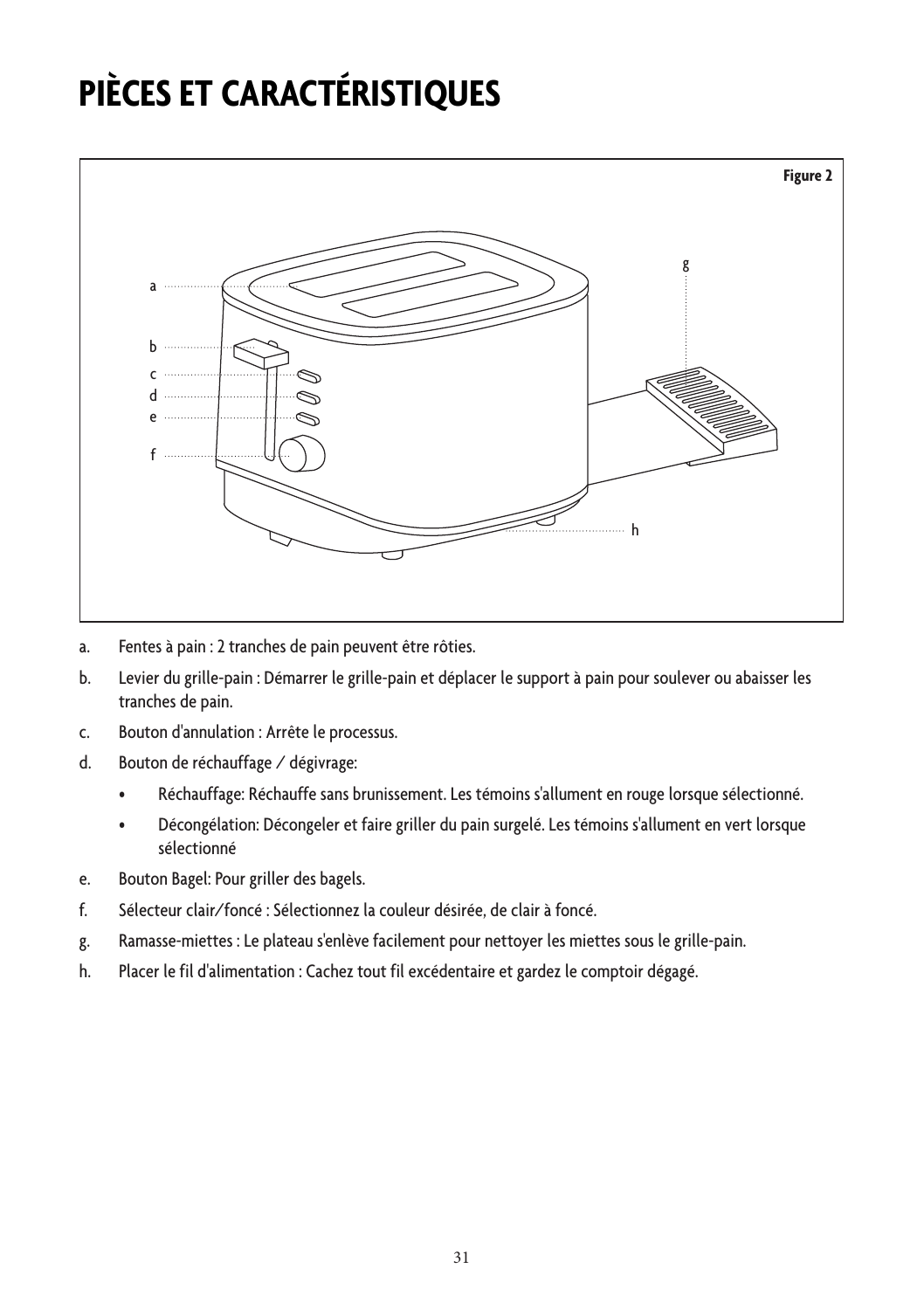## **INSTRUCTIONS D'UTILISATION**

Avant la première utilisation, enlevez tout le matériel d'emballage. Assurez-vous que tout emballage à l'intérieur du grille-pain soit enlevé.

**REMARQUE**: Démarrez le grille-pain à vide la première fois et laissez la poussière qui peut être accumulée sur les éléments chauffants se bruler.

- 1. Assurez-vous que le ramasse-miettes est en place et que le levier du grille-pain est en position debout.
- 2. Placez le grille-pain sur une surface plane, de niveau et éloigné du mur.
- 3. Déroulez le fil d'alimentation et insérez la fiche dans une prise correctement installée.
- 4. Insérez les tranches de pain.
- 5. Tournez le sélecteur clair/foncé à la position souhaitée entre 1 (clair) et 7 (foncé) sur le bouton de contrôle.
- 6. Descendez le levier pour le grillage.
- 7. Débranchez le grille-pain lorsque vous avez terminé.

**REMARQUE**: Appuyez sur "CANCEL" pour annuler le réglage du mode.

#### NOTES SUR LE GRILLAGE

Griller est une combinaison entre cuire et sécher le pain, des niveaux différents d'humidité d'un type de pain à l'autre peuvent faire varier le temps de cuisson.

Préchauffer avant l'utilisation n'est pas nécessaire. Lorsque vous l'utilisez pour la première fois, ne placez pas de pain dans le grille-pain. Une légère fumée ou une odeur de brulé peut provenir de l'appareil, ce qui est normal.

- • Pour des pains plus secs, utilisez une cuisson plus claire.
- • Pour des pains frais ou de blé entier, utilisez une cuisson plus foncée que la normale.
- • Les pains avec des surfaces inégales (comme les muffins anglais) nécessitent une cuisson plus foncée.
- Des tranches de pain plus épaisses prennent plus de temps à cuire et peuvent nécessiter 2 cycles de cuisson.
- • Lors de la cuisson de pain aux raisins ou autres pains aux fruits, enlevez les raisins lâches en surface avant d'insérer le pain dans le grille-pain. Ceci évitera que des morceaux tombent ou se collent au treillis de métal dans la fente du grille-pain.
- • Si vous ne faites cuire qu'une tranche de pain, choisissez une cuisson plus claire que la normale. Le grillepain est conçu pour chauffer toute la chambre des deux fentes, il grillera donc une tranche plus rapidement.
- Les pains gelés, les gaufres, les crêpes et le pain doré devraient être réchauffés avec le bouton décongélation.

**ATTENTION**: Lorsque vous grillez des pâtisseries, le remplissage peut devenir très chaud avant que la surface ne grille.

#### BOUTON DE DEGIVRAGE / RÉCHAUFFAGE

Le bouton de dégivrage / réchauffage est conçu pour dégeler et griller le pain ou le réchauffer. Appuyez une fois pour Réchauffage, et de nouveau pour le dégivrage.

Lors du dégivrage, tourner le sélecteur de lumière / fonc tion à la position désirée:

- Choix 1-2 : pour les pains réfrigérés et les objets congelés plus minces comme les crêpes congelées.
- Choix 3-4 : pour les pâtisseries, les gaufres congelées et le pain doré mince.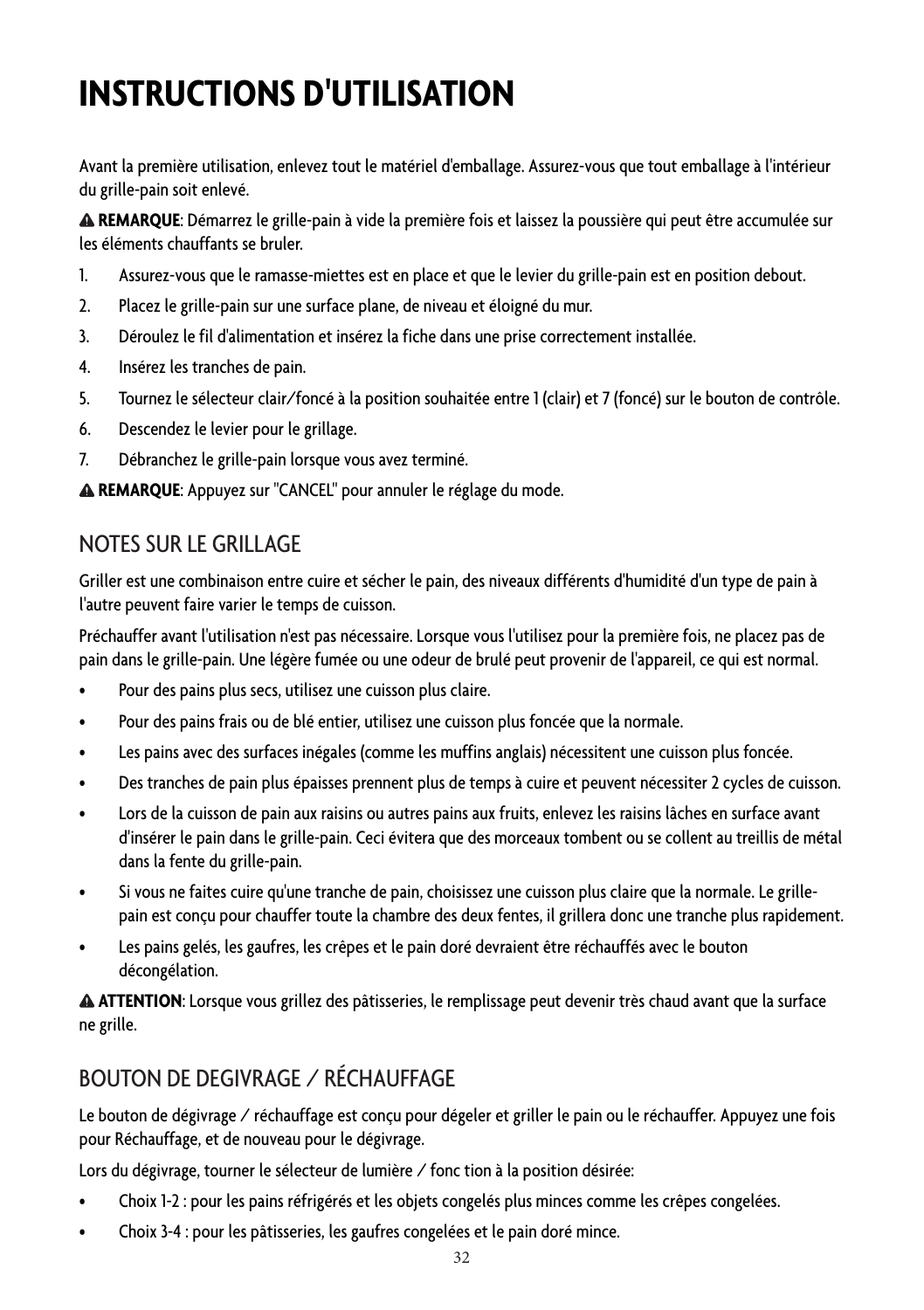• Choix 5-7 : pour les objets congelés plus épais comme le pain coupé à la main et le pain doré épais.

#### BOUTON DE BAGEL

Le bouton Bagel est utilisé pour le chauffage des bagels, en chauffant uniquement l'ensemble extérieur des éléments.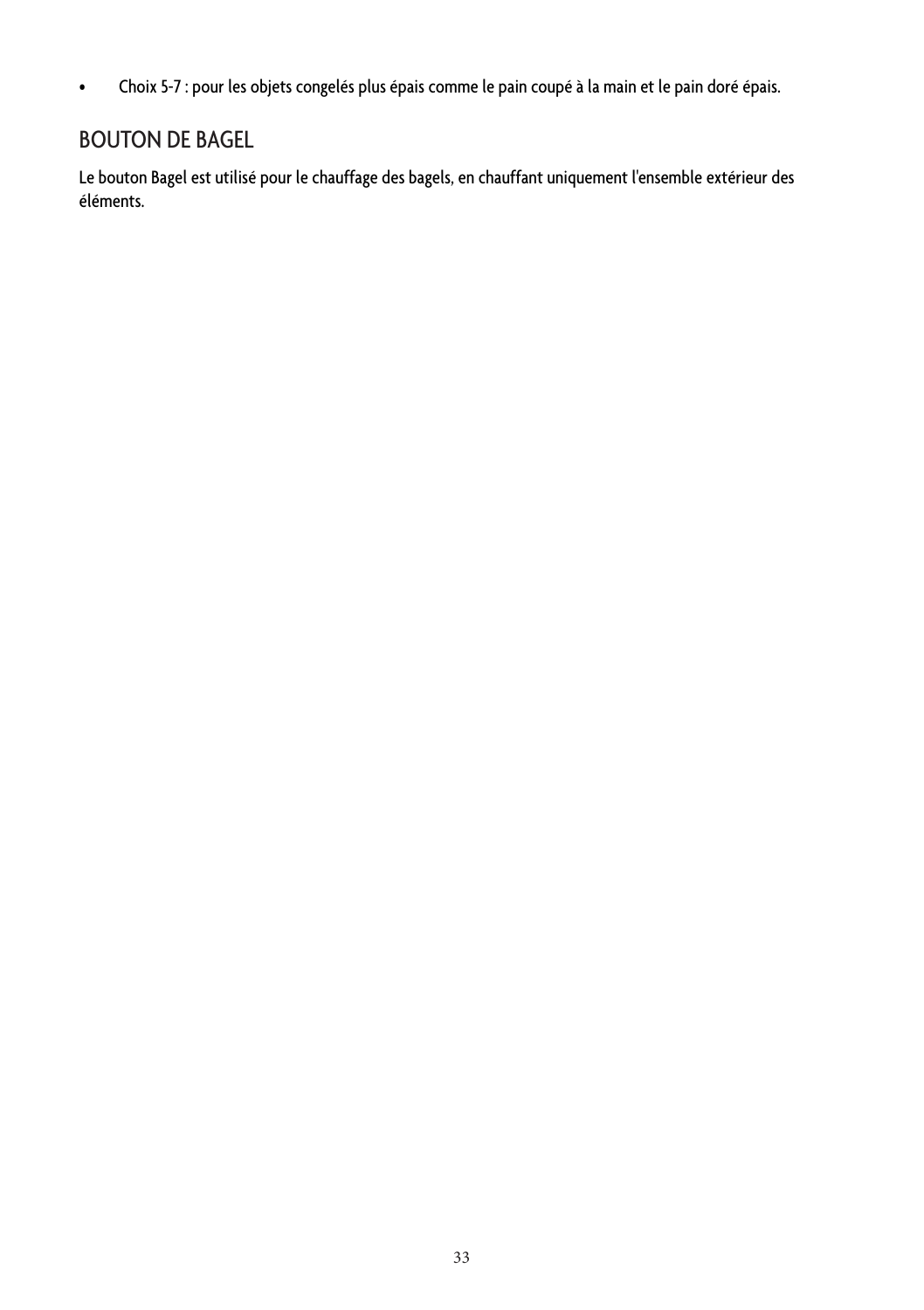## **SOIN ET ENTRETIEN**

- 1. Débranchez toujours le grille-pain de la prise électrique et laissez-le se refroidir avant de le nettoyer.
- 2. Ne pas utiliser de nettoyants abrasifs. Essuyez l'extérieur avec un linge propre et humide et polissez avec un linge sec doux. Mettez le nettoyant sur le linge et non directement sur le grille-pain.
- 3. Pour enlever les miettes, tirez sur le ramasse-miette et jetez les miettes. Essuyez le ramasse-miettes et replacez-le. Ne jamais utiliser le grille-pain lorsque le ramasse-miettes n'est pas en place.
- 4. Pour enlever les miettes dans le grille-pain, placez le grille-pain à l'envers et brassez-le légèrement. Ne jamais insérer quelque chose dans les fentes qui pourraient endommager le grille-pain et créer un danger.
- 5. Ne jamais enrouler le fil d'alimentation autour du grille-pain, utilisez l'ouverture pour entreposer la corde sous le grille-pain.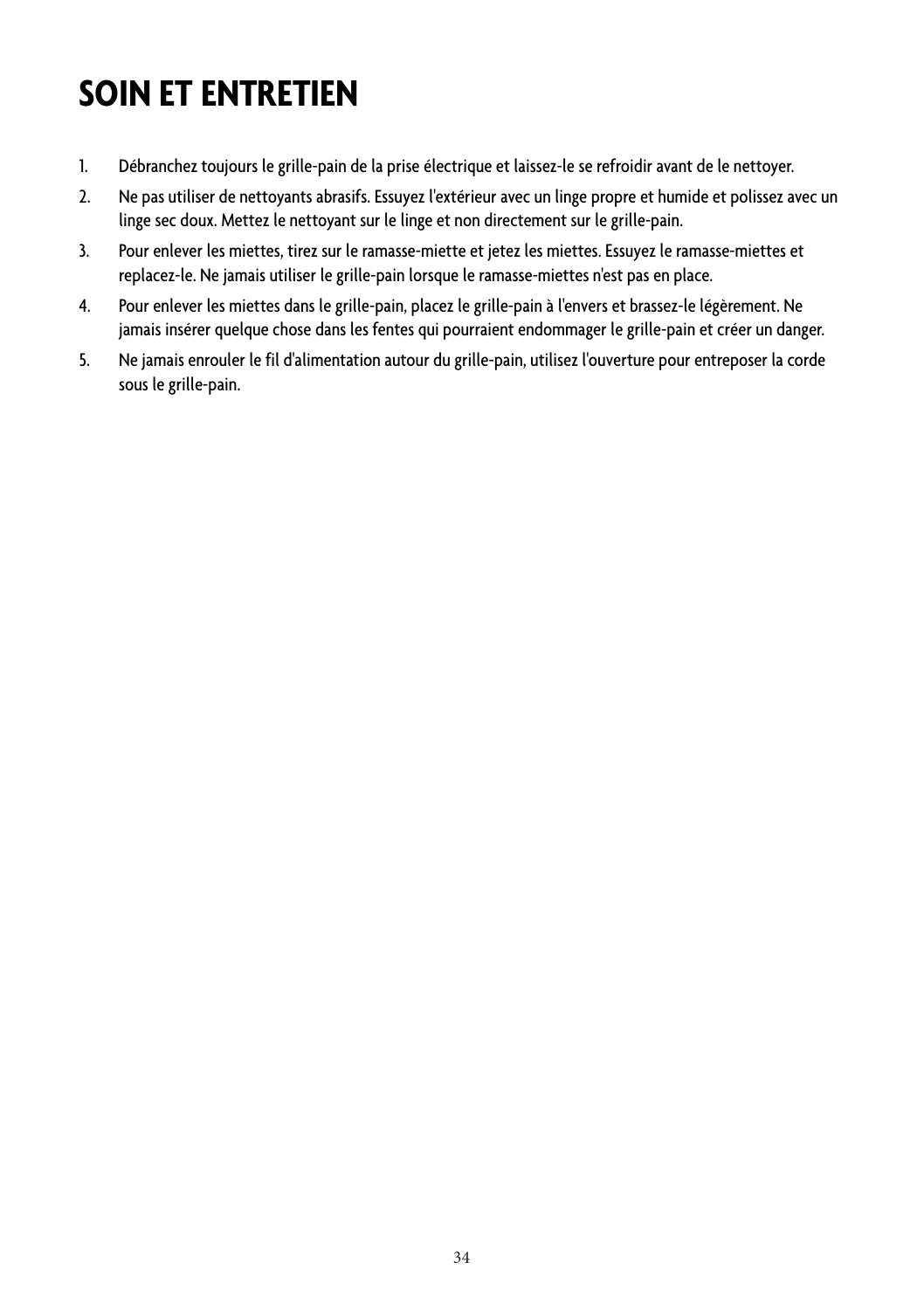

## **GARANTIE LIMITÉE**

MC appliance corporation garantit que toutes les nouvelles Grille-pain ne présentent aucun défaut matériel ou de main-d'oeuvre et accepte de remédier à ces défauts ou de fournir des nouvelles pièce(s), à la discrétion de la compagnie, pour toute pièce(s) de l'appareil qui fait défaut durant la période de garantie. Les pièces et la main-d'oeuvre de cet appareil sont garanties pendant une période d'un an depuis la date d'achat. Une copie avec la date du reçu de vente ou de la facture est nécessaire pour recevoir un remplacement, un remboursement ou la réparation sous garantie.

Cette garantie s'applique aux appareils utilisés aux États-Unis contigus, Alaska, Hawaii et Puerto Rico. Cette garantie ne s'applique pas aux cas suivants :

- Les dommages causés par la manutention ou une mauvaise installation.
- Les dommages dus à une mauvaise utilisation ou une utilisation abusive.
- La perte de contenu dû à une défaillance de l'appareil.
- Les réparations faites par un agent non autorisé.
- Les appels de services qui ne concernent pas les défauts de matériel ou de main-d'oeuvre comme des instructions sur l'installation appropriée de ce produit ou sa mauvaise installation.
- Le remplacement ou le réarmage d'un disjoncteur ou de fusibles.
- La défaillance du produit s'il est utilisé pour d'autres raisons que sa raison de conception.
- Les couts de récupération de tout appareil défectueux qui n'est pas renvoyé à l'usine.
- Tous les couts d'installation/de livraison encourus par un appareil qui ne fonctionne pas selon les spécifications.
- Les dépenses de transport ou manutention pour la réparation si votre produit est situé dans une zone éloignée où les services d'un technicien autorisé ne sont pas disponibles.
- Enlever ou réinstaller votre appareil s'il est installé dans un endroit inaccessible ou s'il n'est pas installé selon les instructions d'installation publiées.
- Les remboursements pour les produits non réparables se limitent au prix payé pour l'appareil sur le reçu de vente.
- Cette garantie n'est pas transférable. Cette garantie ne s'applique qu'à propriétaire original et ne s'étend pas au propriétaire(s) subséquent(s).

#### **LIMITES DES RECOURS ET EXCLUSIONS:**

La réparation du produit selon les termes ci-inclus est votre seul recours durant la garantie limitée. Toutes garanties implicites incluant la qualité marchande et la bonne condition pour une utilisation particulière sont, par la présente, limitées à un an ou la plus courte période permise par la loi. MC Appliance Corporation n'est pas responsable des dommages accidentels ou conséquentiels et aucun représentant ou personne n'est autorisé à assumer en notre nom toute autre responsabilité en lien avec la vente de ce produit. En aucun cas le consommateur n'est-il autorisé à retourner cet appareil à l'usine sans autorisation préalable de MC Appliance Corporation.

Certains États interdisent les exclusions ou limites sur les dommages accidentels ou conséquentiels ou les limites sur les garanties implicites. Cette garantie vous donne des droits légaux spécifiques et vous pourriez avoir d'autres droits qui peuvent varier d'un État à l'autre.

| Modèle  | Pièces | Main-d'oeuvre | Type de service |
|---------|--------|---------------|-----------------|
| MCST2SS | Un an  | Un an         | Retour          |

Pour de l'aide ou du service, veillez appelez **888-775-0202** ou visitez notre site web au **www.mcappliance.com** pour demander une réparation sous garantie ou commander des pièces.